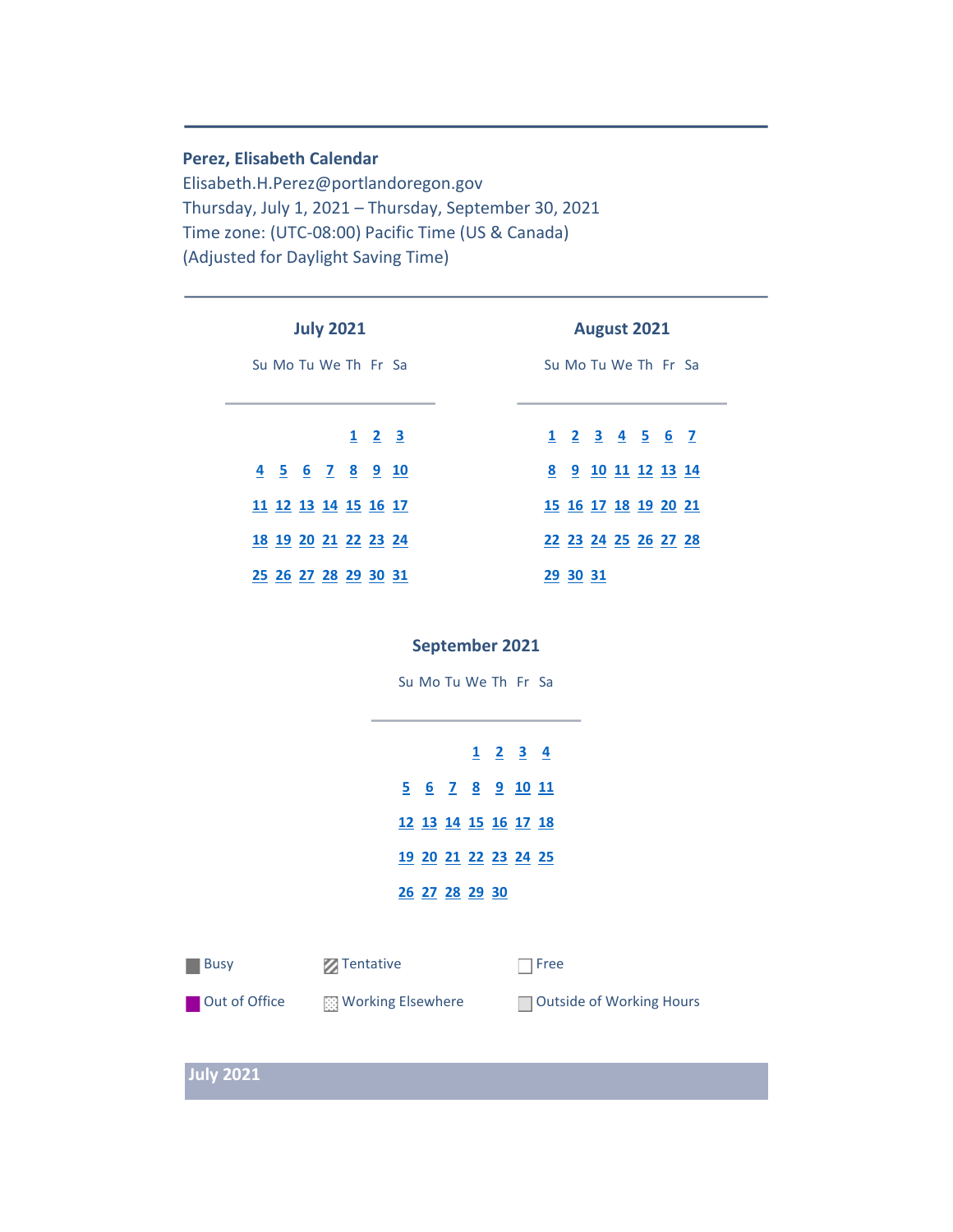#### $\triangle$  Thu, Jul 1

<span id="page-1-0"></span>

| $8:30$ AM $-$ 9:00 AM               | Elisabeth-Rana Weekly<br>R. DeBey; R. Gibbons          |
|-------------------------------------|--------------------------------------------------------|
| $9:00$ AM $-9:30$ AM                | Finance/Budget Check in<br>M. Wong; R. Gibbons         |
| $9:50$ AM $-12:10$ PM               | <b>MHCRC-Comcast Sidebar Mtg.</b><br><b>B.</b> Coulter |
| $1:30$ PM $- 2:00$ PM               | Elisabeth/Jennifer check in<br>J. Li                   |
| $3:00 \text{ PM} - 3:30 \text{ PM}$ | <b>Grants Briefing prep</b><br>R. DeBey; R. Gibbons    |

#### $\triangle$  Fri, Jul 2

<span id="page-1-1"></span>

|  | 10:05 AM - 11:00 AM LOC Statewide Conference Call for City Leaders   |
|--|----------------------------------------------------------------------|
|  | 12:30 PM - 1:00 PM Check in with Cinthia Diaz Calvo<br>C. Diaz Calvo |

# $M$  Mon, Jul 5

 $\mathbb{R}^n$ 

<span id="page-1-2"></span>All Day Independence Day

# **Tue, Jul 6**

<span id="page-1-3"></span>

| $9:00 \, \text{AM} - 10:00 \, \text{AM}$ | <b>Ongoing RACC Discussion</b><br>R. DeBev         |
|------------------------------------------|----------------------------------------------------|
| $1:00 \text{ PM} - 1:30 \text{ PM}$      | <b>Pre-Negotiation Meeting</b><br>B. Coulter       |
| $1:30$ PM $- 2:00$ PM                    | <b>OCT &amp; Class Comp</b><br>A. Lane; R. Gibbons |
| $2:00$ PM $- 2:30$ PM                    | <b>FUP Team Meeting</b><br>C. Diaz Calvo           |
| $2:30$ PM $-3:00$ PM                     | <b>MHCRC Team Meeting</b><br>C. Diaz Calvo         |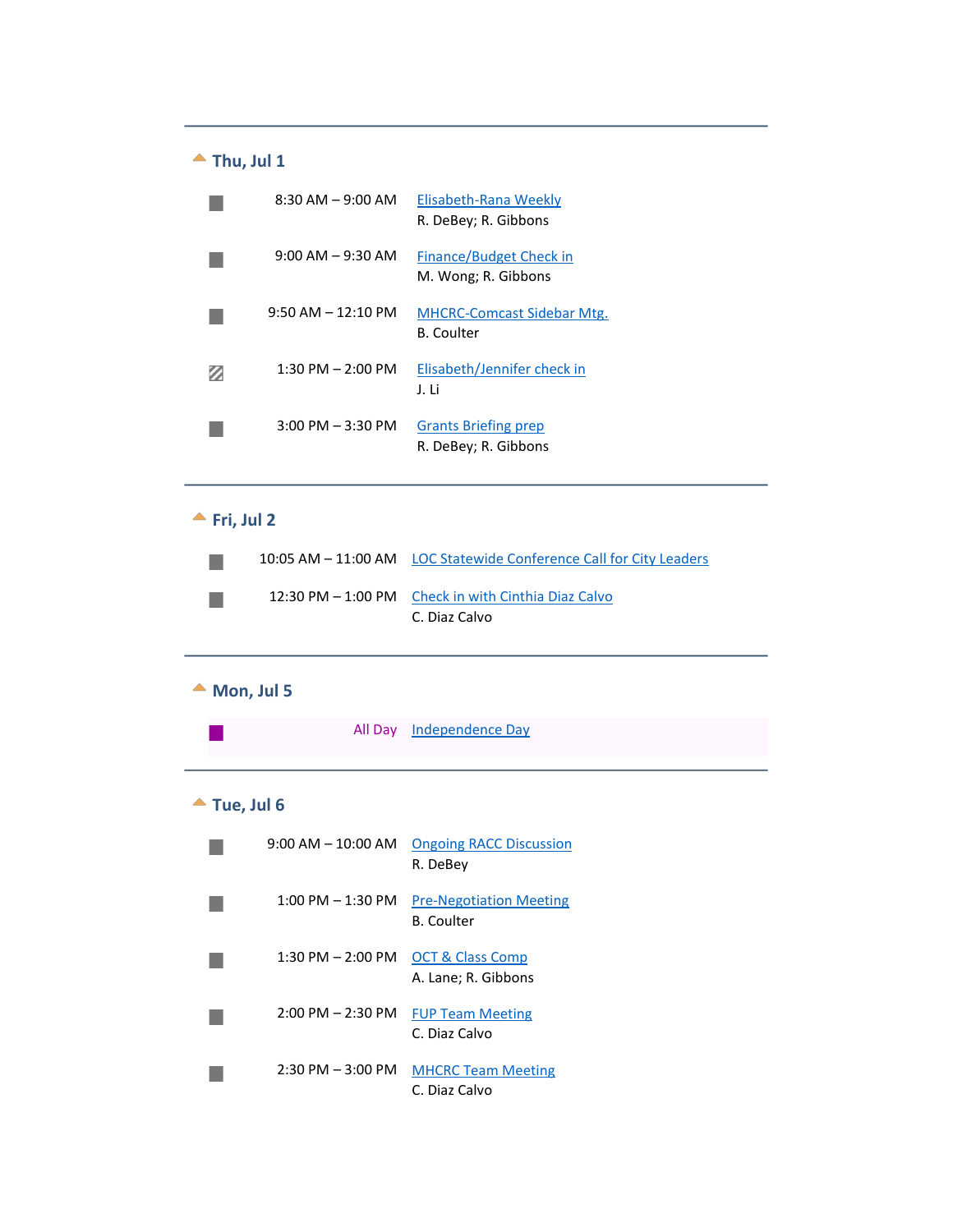# **Wed, Jul 7**

m,

<span id="page-2-0"></span>

| 8:30 AM – 9:30 AM       | Rebecca-Elisabeth Check in<br>R. Gibbons                                        |
|-------------------------|---------------------------------------------------------------------------------|
| $9:30$ AM $- 10:30$ AM  | <b>Emergency Broadband Benefit program - outreach</b><br>strategy<br>R. Gibbons |
| $10:30$ AM $- 11:00$ AM | <b>OCT Staff Meeting</b><br>C. Diaz Calvo;                                      |
| $11:00$ AM $- 11:30$ AM | Tom/Elisabeth/Jennifer/Maja re: ROW code progress<br>T. Rinehart                |
|                         | 1:00 PM - 2:00 PM OCT Executive Team<br>J. Li; R. Gibbons; M. Wong              |
| $2:30$ PM $-3:00$ PM    | Elisabeth/Kevin check-in<br>K. Martin                                           |
| $4:15$ PM $-5:00$ PM    | <b>DIN/DEAP Planning Team meetings</b><br>R. Gibbons                            |

#### $\triangle$  Thu, Jul 8

<span id="page-2-1"></span>

| 8:30 AM - 9:00 AM Check in Rana | R. DeBey; R. Gibbons                                                |
|---------------------------------|---------------------------------------------------------------------|
| 9:00 AM – 9:30 AM               | Finance/Budget Check in<br>M. Wong; R. Gibbons                      |
| $9:30$ AM $-10:30$ AM           | <b>ZOOM: PDX Recovery + Events Action Table Meetings</b><br>S. Diaz |
| $9:50$ AM $-12:10$ PM           | Side-bar meeting<br><b>B.</b> Coulter                               |
| $10:00$ AM $- 12:00$ PM         | <b>MHCRC-Comcast Franchise Renewal Meeting</b><br>C. Diaz Calvo     |
| $1:00$ PM $-3:00$ PM            | <b>LOC Model Cable Franchise Group</b><br>J. Jones                  |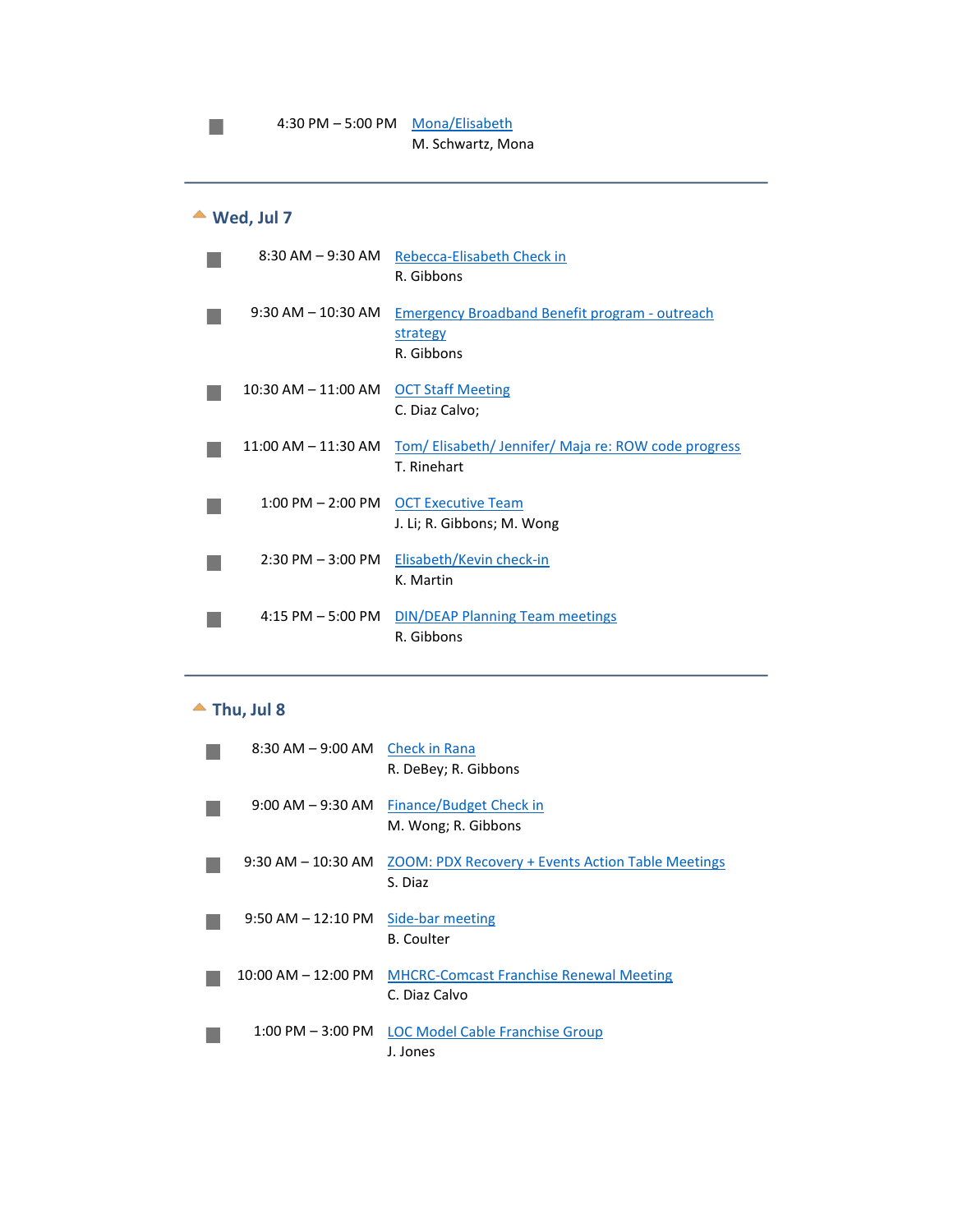| Ø | 3:00 PM - 3:30 PM Elisabeth/Jennifer check in |
|---|-----------------------------------------------|
|   | .LI i                                         |

4:00 PM – 4:30 PM Directors 2x Weekly Check-in  $\mathcal{L}^{\mathcal{L}}$ T. Rinehart

#### **Fri, Jul 9**

<span id="page-3-0"></span>

| $10:00$ AM $- 11:00$ AM | Chair Studenmund-Elisabeth Monthly Check in<br>C. Studenmund; R. Gibbons                                                            |
|-------------------------|-------------------------------------------------------------------------------------------------------------------------------------|
| $10:05$ AM $- 11:00$ AM | LOC Statewide Conference Call for City Leaders                                                                                      |
| $11:00$ AM $- 12:00$ PM | TeleCommUnity Call<br><b>B.</b> Coulter                                                                                             |
| $12:30$ PM $-1:00$ PM   | Check in with Cinthia Diaz Calvo<br>C. Diaz Calvo                                                                                   |
| $1:00$ PM $- 2:00$ PM   | <b>MEET: Elisabeth Perez, Office for Community</b><br>Technology (OCT) Director, biweekly (Mona)<br>Commissioner Rubio; M. Schwartz |
| $1:00$ PM $-3:00$ PM    | Action Table Meeting w/ Mayor Wheeler re: American<br>Rescue Plan Act, the City of Portland's Process<br>Mayor Wheeler              |

#### **Mon, Jul 12**

<span id="page-3-1"></span>

| $1:00$ PM $-1:30$ PM | Bea-Elisabeth Check in<br><b>B.</b> Coulter                |
|----------------------|------------------------------------------------------------|
|                      | 3:00 PM – 3:30 PM Discuss Restacking project<br>K. Daschel |

# **Tue, Jul 13**

<span id="page-3-2"></span>

| $9:00$ AM $- 2:00$ PM | Being an Ally in Indian Country |
|-----------------------|---------------------------------|
|                       | J. Joseph; R. Johnston          |
| $2:00$ PM $- 2:30$ PM | <b>FUP Team Meeting</b>         |
|                       | C. Diaz Calvo                   |
|                       |                                 |
| $3:00$ PM $-$ 4:00 PM | <b>Team of Awesomeness</b>      |
|                       | K. Simpson                      |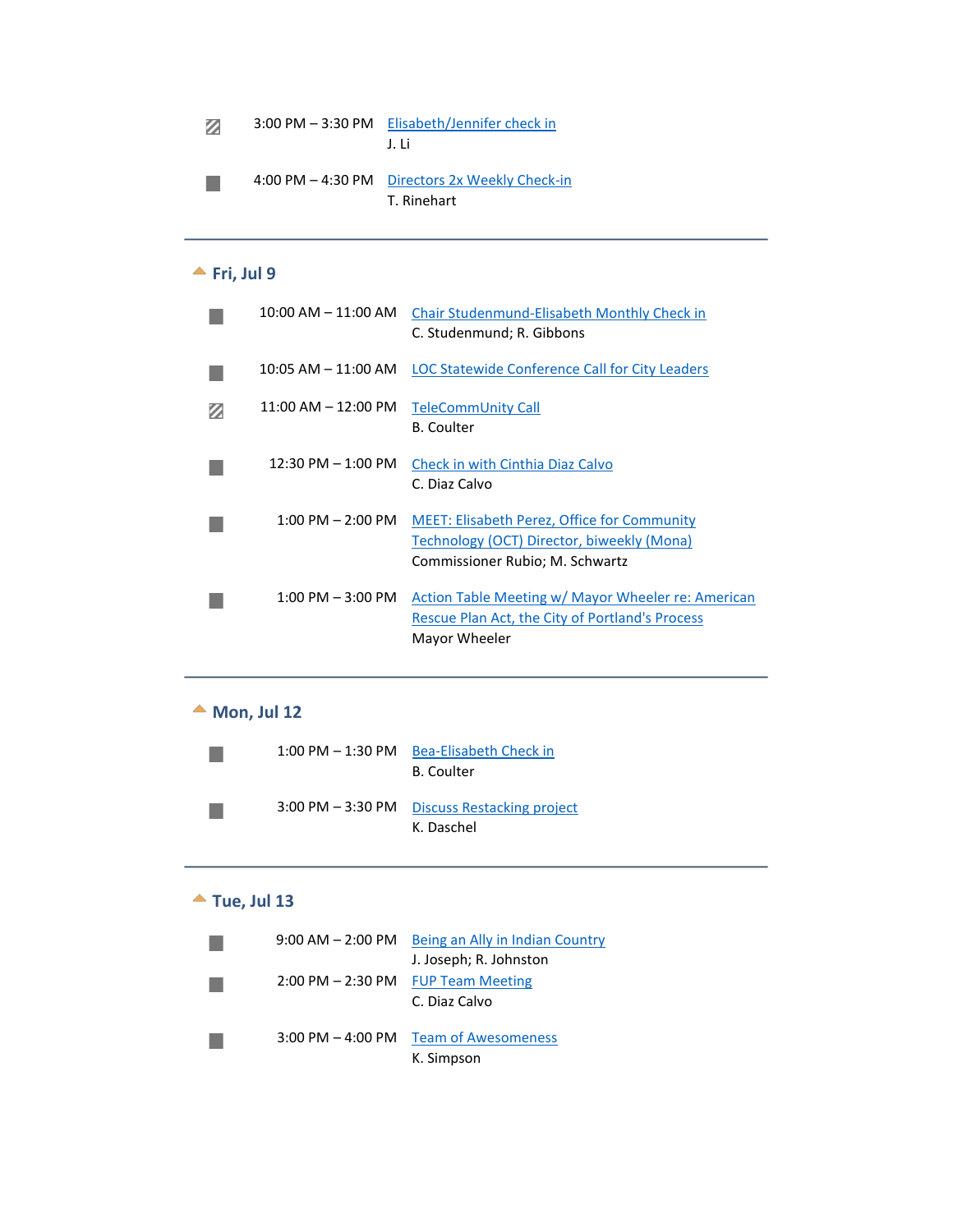# **Wed, Jul 14**

m,

<span id="page-4-0"></span>

|                      | 9:00 AM - 9:30 AM Mayor Wheeler- IAC<br>D. Cyrus     |
|----------------------|------------------------------------------------------|
|                      | 11:00 AM - 12:00 PM OCT/Revenue Check in<br>J. Li    |
| $1:00$ PM $-1:30$ PM | Elisabeth/Kevin check-in<br>K. Martin                |
| $4:15$ PM $-5:00$ PM | <b>DIN/DEAP Planning Team meetings</b><br>R. Gibbons |

#### **Thu, Jul 15**

<span id="page-4-1"></span>

| $8:30$ AM $-9:00$ AM Check in Rana | R. Debey; R. Gibbons                                             |
|------------------------------------|------------------------------------------------------------------|
| $9:00$ AM $-9:30$ AM               | Finance/Budget Check in<br>M. Wong; R. Gibbons                   |
| $10:00$ AM $- 11:30$ AM            | Understanding and Integrating the Sixth Circuit's Cable<br>Order |
| $1:00$ PM $-3:00$ PM               | LOC Model Franchise Group<br>J. Jones                            |
| $4:00$ PM $- 4:30$ PM              | Elisabeth/Jennifer check in<br>J. Li                             |

#### <span id="page-4-2"></span>**Fri, Jul 16**

|  | All Day possible OOO                                               |
|--|--------------------------------------------------------------------|
|  | 10:05 AM - 11:00 AM LOC Statewide Conference Call for City Leaders |

<span id="page-4-3"></span>**Mon, Jul 19**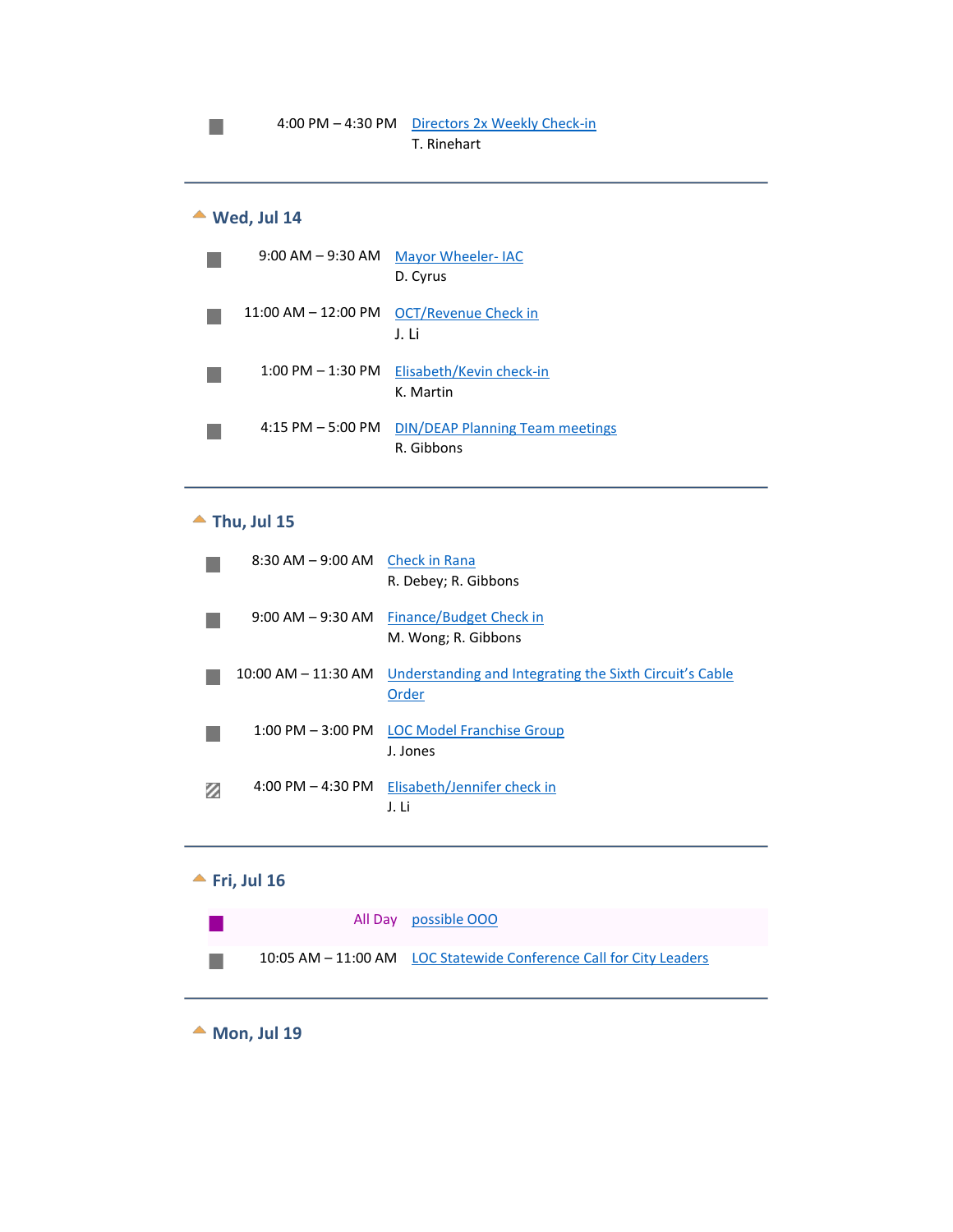| $9:00$ AM $-$ 12:00 PM              | LOC/AOC - Broadband Webinar                          |
|-------------------------------------|------------------------------------------------------|
| 12:30 PM - 2:00 PM                  | <b>TAO Smart Cities and Communities Meeting</b>      |
| $1:00 \text{ PM} - 1:30 \text{ PM}$ | Bea-Elisabeth Check in<br>B. Coulter                 |
| $2:00$ PM $-3:00$ PM                | <b>Comcast Negotiation Pre-meeting</b><br>B. Coulter |
| $4:00 \text{ PM} - 4:30 \text{ PM}$ | Mona/Elisabeth check-in<br>M. Schwartz               |

# **Tue, Jul 20**

<span id="page-5-0"></span>

| $8:45 AM - 9:30 AM$                 | Elisabeth/Jennifer/Jillian/Mona<br>M. Schwartz |
|-------------------------------------|------------------------------------------------|
| $2:00$ PM $- 2:30$ PM               | <b>FUP Team Meeting</b><br>C. Diaz Calvo       |
| $2:30 \text{ PM} - 3:00 \text{ PM}$ | <b>MHCRC Team Meeting</b><br>C. Diaz Calvo     |
| 4:00 PM $-$ 4:30 PM                 | Directors 2x Weekly Check-in<br>T. Rinehart    |

# **Wed, Jul 21**

<span id="page-5-1"></span>

|                       | 8:30 AM - 9:30 AM Rebecca-Elisabeth Check in<br>R. Gibbons |
|-----------------------|------------------------------------------------------------|
| 10:30 AM – 11:00 AM   | <b>OCT Staff Meeting</b><br>C. Diaz Calvo                  |
| $1:00$ PM $- 2:00$ PM | <b>OCT Exec Team</b><br>R. Gibbons; J. Li                  |
| $2:30$ PM $-3:30$ PM  | <b>MHCRC I-Net End Fund - Future Use</b><br>T. Goodman     |
| $4:15$ PM $-5:00$ PM  | <b>DIN/DEAP Planning Team meetings</b><br>R. Gibbons       |

<span id="page-5-2"></span>**Thu, Jul 22**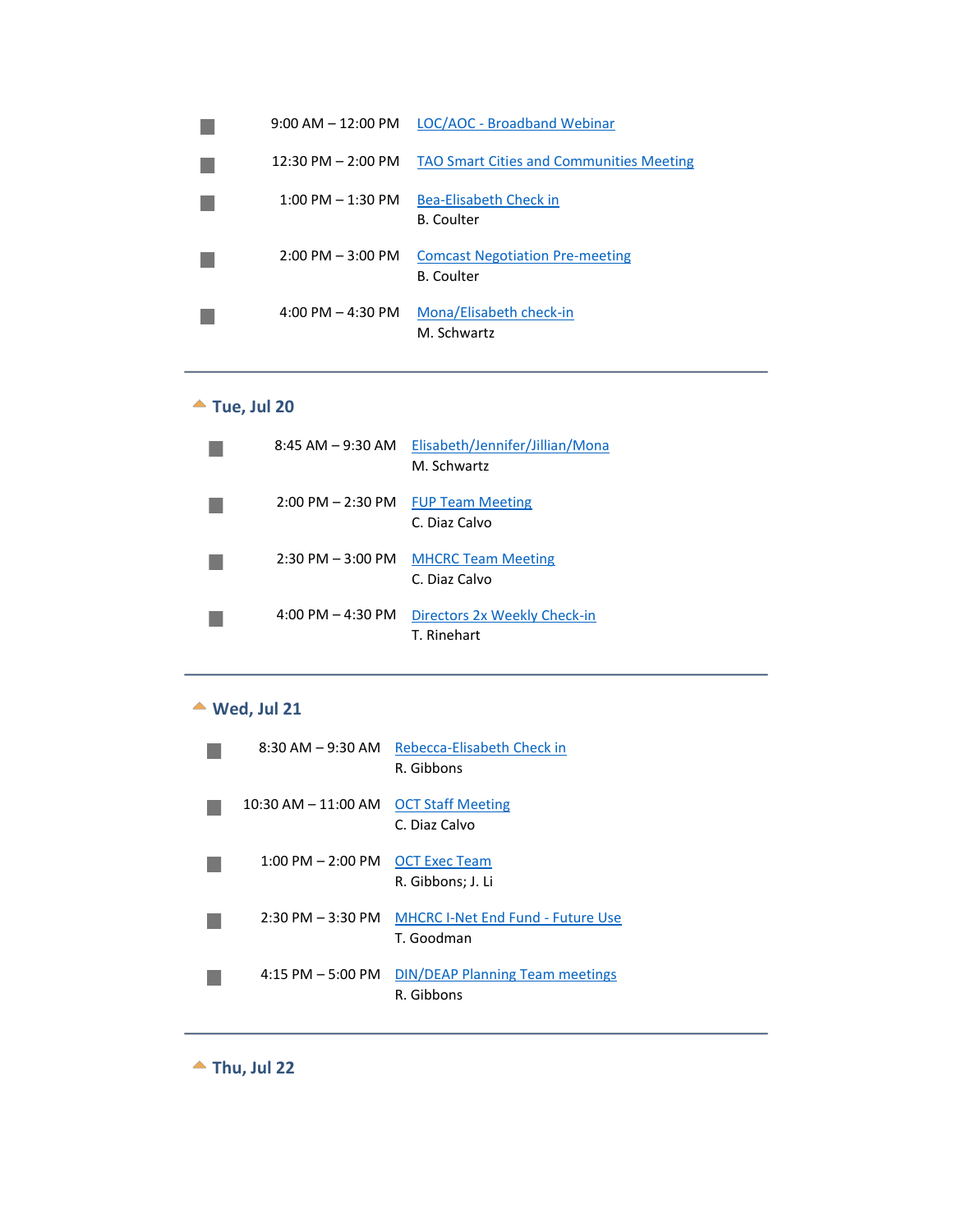| $9:00$ AM $-9:30$ AM    | Finance/Budget Check in<br>M. Wong; R. Gibbons                  |
|-------------------------|-----------------------------------------------------------------|
| $9:50$ AM $-12:10$ PM   | <b>MHCRC-Comcast Sidebar Mtg.</b><br><b>B.</b> Coulter          |
| $10:00$ AM $- 12:00$ PM | <b>MHCRC-Comcast Franchise Renewal Meeting</b><br>C. Diaz Calvo |
| $1:30$ PM $- 2:00$ PM   | Elisabeth/Jennifer check in<br>J. Li                            |
| $2:00$ PM $- 2:30$ PM   | <b>Briefing review</b><br>R. Gibbons                            |
| $3:00$ PM $-3:30$ PM    | Verizon/COP Update On Digital Inclusion<br><b>B.</b> Fletcher   |

# **Fri, Jul 23**

<span id="page-6-0"></span>

|                                      | 10:05 AM – 11:00 AM LOC Statewide Conference Call for City Leaders                                                                         |
|--------------------------------------|--------------------------------------------------------------------------------------------------------------------------------------------|
| $11:00$ AM $-12:00$ PM               | MEET: Cmr. Rubio/Elisabeth Perez, Office for<br>Community Technology (OCT) Director, biweekly<br>(Mona)<br>Commissioner Rubio; M. Schwartz |
| $11:00$ AM $- 12:00$ PM              | <b>TeleCommUnity Call</b><br><b>B.</b> Coulter                                                                                             |
| $12:30 \text{ PM} - 1:00 \text{ PM}$ | Check in with Cinthia Diaz Calvo<br>C. Diaz Calvo                                                                                          |

# ▲ Mon, Jul 26

<span id="page-6-1"></span>

| $10:00$ AM $- 10:30$ AM                          | ARPA public testimony<br>R. Gibbons                    |
|--------------------------------------------------|--------------------------------------------------------|
| $11:00$ AM $- 12:00$ PM                          | Digital inclusion introductions and planning<br>B. Fox |
| $1:00$ PM $-1:30$ PM                             | Bea-Elisabeth Check in<br><b>B.</b> Coulter            |
| $2:00 \text{ PM} - 3:00 \text{ PM}$ MHCRC budget | R. Gibbons; M. Wong                                    |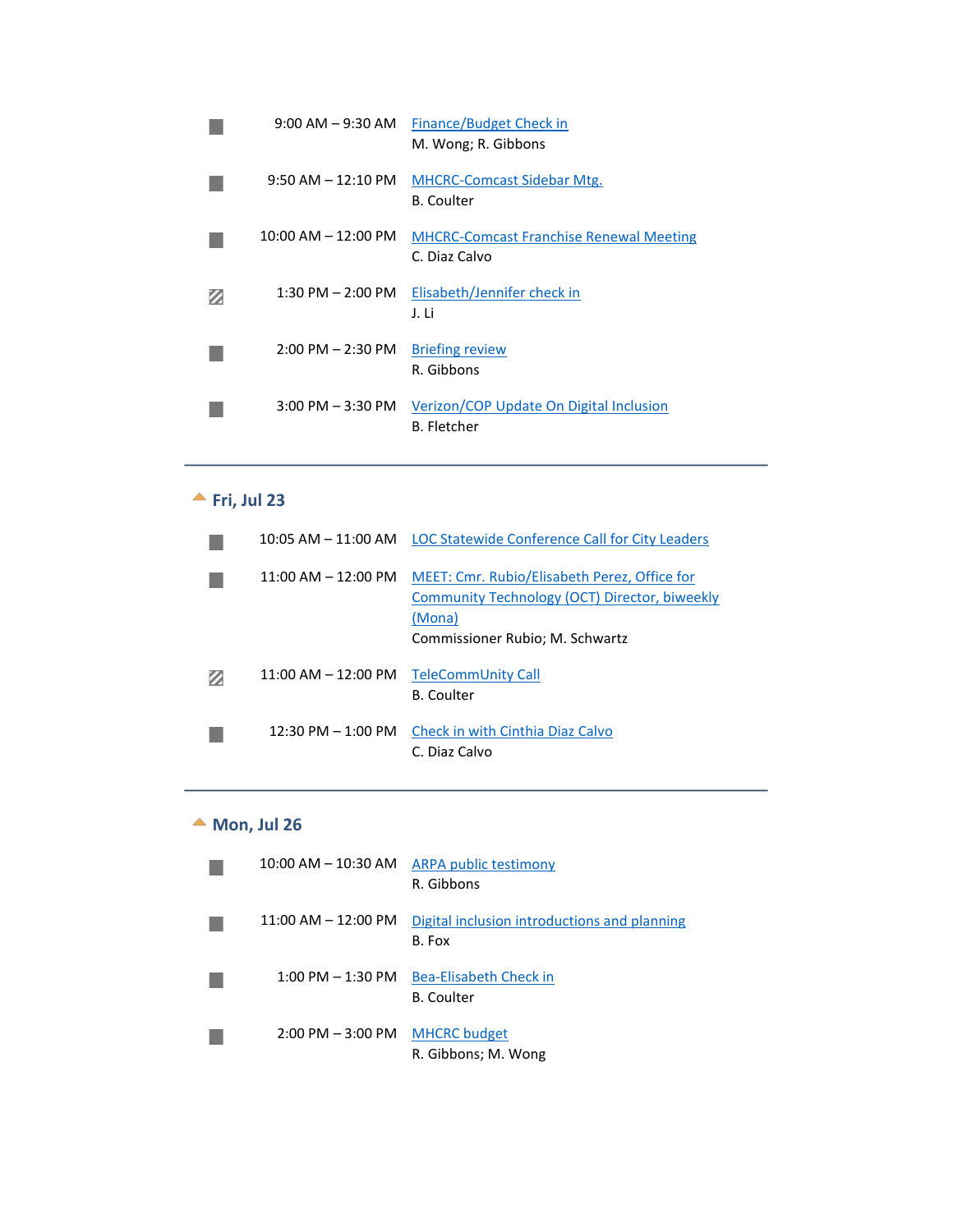| $3:00 \text{ PM} - 3:30 \text{ PM}$ Check in | A. Lane                                                  |
|----------------------------------------------|----------------------------------------------------------|
|                                              | 4:00 PM - 4:30 PM Mona/Elisabeth check-in<br>M. Schwartz |

#### **Tue, Jul 27**

<span id="page-7-0"></span>

| $9:00 \, \text{AM} - 10:00 \, \text{AM}$ | <b>Team of Awesomeness</b>                                         |
|------------------------------------------|--------------------------------------------------------------------|
|                                          | K. Simpson                                                         |
| $9:30$ AM $-11:30$ AM                    | <b>Portland Committee on Community Engaged Policing</b><br>S. Diaz |
| $11:30$ AM $- 12:00$ PM                  | <b>Order Creation</b>                                              |
|                                          | M. Wong; J. Li; R. Gibbons                                         |
| $12:00$ PM $- 1:00$ PM                   | <b>OCT Exec Team</b>                                               |
|                                          | R. Gibbons; J. Li; M. Wong                                         |
|                                          |                                                                    |
| $2:00$ PM $- 2:30$ PM                    | <b>FUP Team Meeting</b><br>C. Diaz Calvo                           |
|                                          |                                                                    |
| $2:30$ PM $-3:00$ PM                     | <b>MHCRC Team Meeting</b>                                          |
|                                          | C. Diaz Calvo                                                      |
| $3:00$ PM $-3:45$ PM                     | <b>Tomi-Elisabeth (MetroEast)</b>                                  |
|                                          | T. Douglas                                                         |
|                                          |                                                                    |
| $4:00 \text{ PM} - 4:30 \text{ PM}$      | Directors 2x Weekly Check-in                                       |
|                                          | T. Rinehart                                                        |

#### **Wed, Jul 28**

<span id="page-7-1"></span>

|  | 8:30 AM - 9:30 AM Rebecca-Elisabeth Check in<br>R. Gibbons                           |
|--|--------------------------------------------------------------------------------------|
|  | 9:30 AM - 10:00 AM OCT Job Family Assignments<br>K. Epling                           |
|  | 10:00 AM – 1:00 PM Results Based Accountability 101 Follow Up Session 1<br>S. Ambati |
|  | 1:00 PM - 2:00 PM Pre-Negotiation Meeting<br><b>B.</b> Coulter                       |
|  | 2:00 PM – 4:00 PM City Council Meeting - Wednesday, July 28, 2021 2:00<br>p.m.       |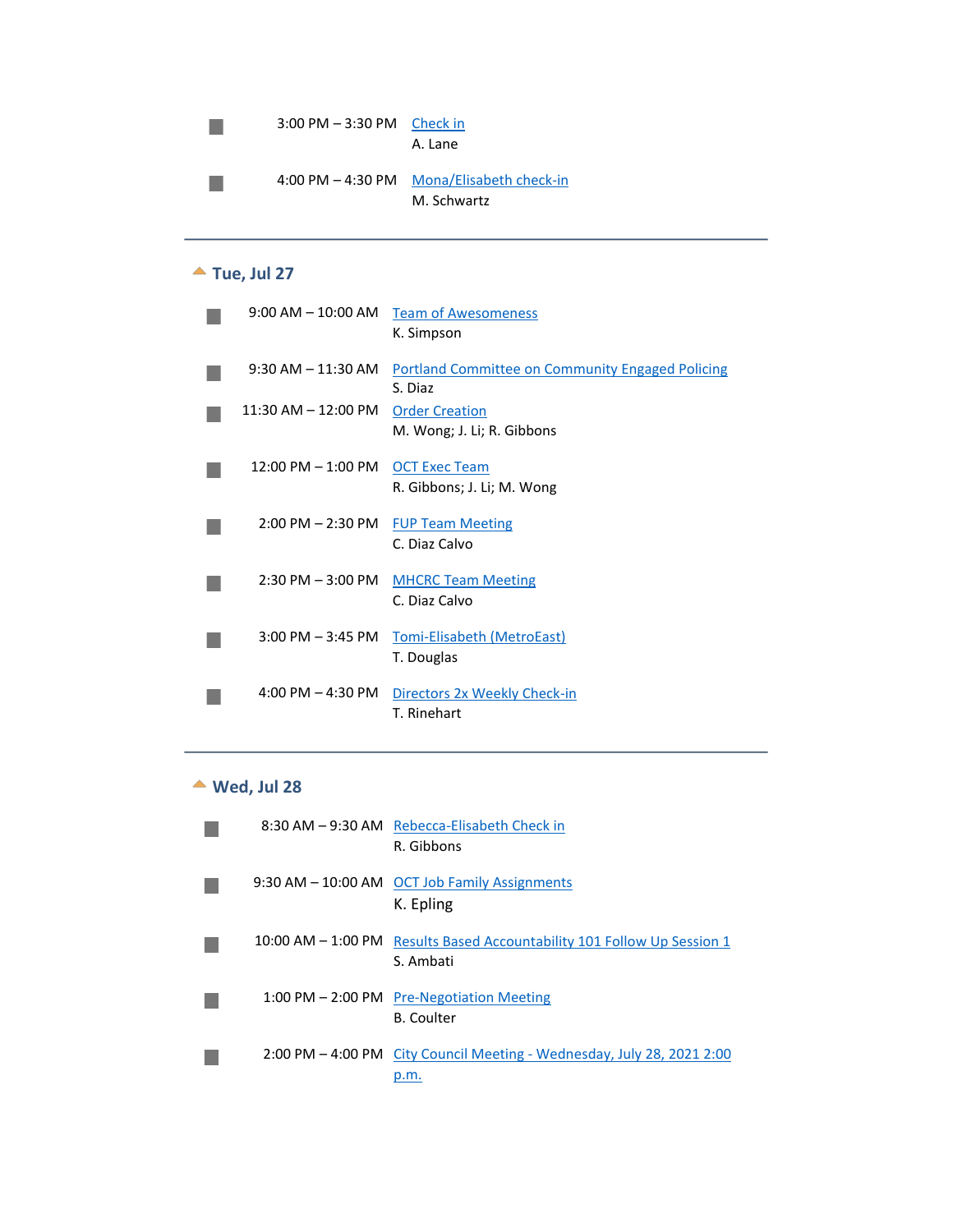# <span id="page-8-0"></span>**Thu, Jul 29**

П

| $9:00$ AM $-9:30$ AM  | <b>Finance/Budget Check in</b><br>R. Gibbons; M. Wong                      |
|-----------------------|----------------------------------------------------------------------------|
| $9:30$ AM $-11:00$ AM | <b>Economic Recovery Task Force *Confirmed</b><br>K. Branam                |
| $12:30$ PM $-1:00$ PM | Elisabeth/Jennifer check in<br>J. Li                                       |
| $1:00$ PM $- 2:00$ PM | <b>LOC Model Franchise Group</b><br>J. Jones                               |
| $3:00$ PM $-3:30$ PM  | Verizon Check in<br>C. Diaz Calvo                                          |
| $3:30$ PM $-$ 4:00 PM | <b>LGLG Invoice Reconciliation</b><br>M. Wong                              |
| $4:00$ PM $-4:30$ PM  | Directors 2x Weekly Check-in<br>T. Rinehart                                |
| 4:30 PM $-5:00$ PM    | <b>Comcast Request for Information (RFI) - PEG Programming</b><br>R. DeBey |

#### **Fri, Jul 30**

<span id="page-8-1"></span>

| $9:00 \, \text{AM} - 9:30 \, \text{AM}$ | Check-in (Elisabeth & Conrad)<br>R. Gibbons                                                                                                             |
|-----------------------------------------|---------------------------------------------------------------------------------------------------------------------------------------------------------|
| 10:05 AM – 11:00 AM                     | LOC Statewide Conference Call for City Leaders                                                                                                          |
| $10:30$ AM $- 11:00$ AM                 | Elisabeth Perez Director for the Office for Community<br>Technology re: Briefing Right-of-Way Code Email/Zoom<br>Inc.<br><b>Commissioner Hardesty</b>   |
| $11:30$ AM $- 12:00$ PM                 | Jobo Adriana Miranda] Elisabeth Perez, Office for<br>Community Technology (OCT) Director/Mona Policy<br>Planning pre-meeting<br>M. Schwartz; A. Miranda |

**August 2021**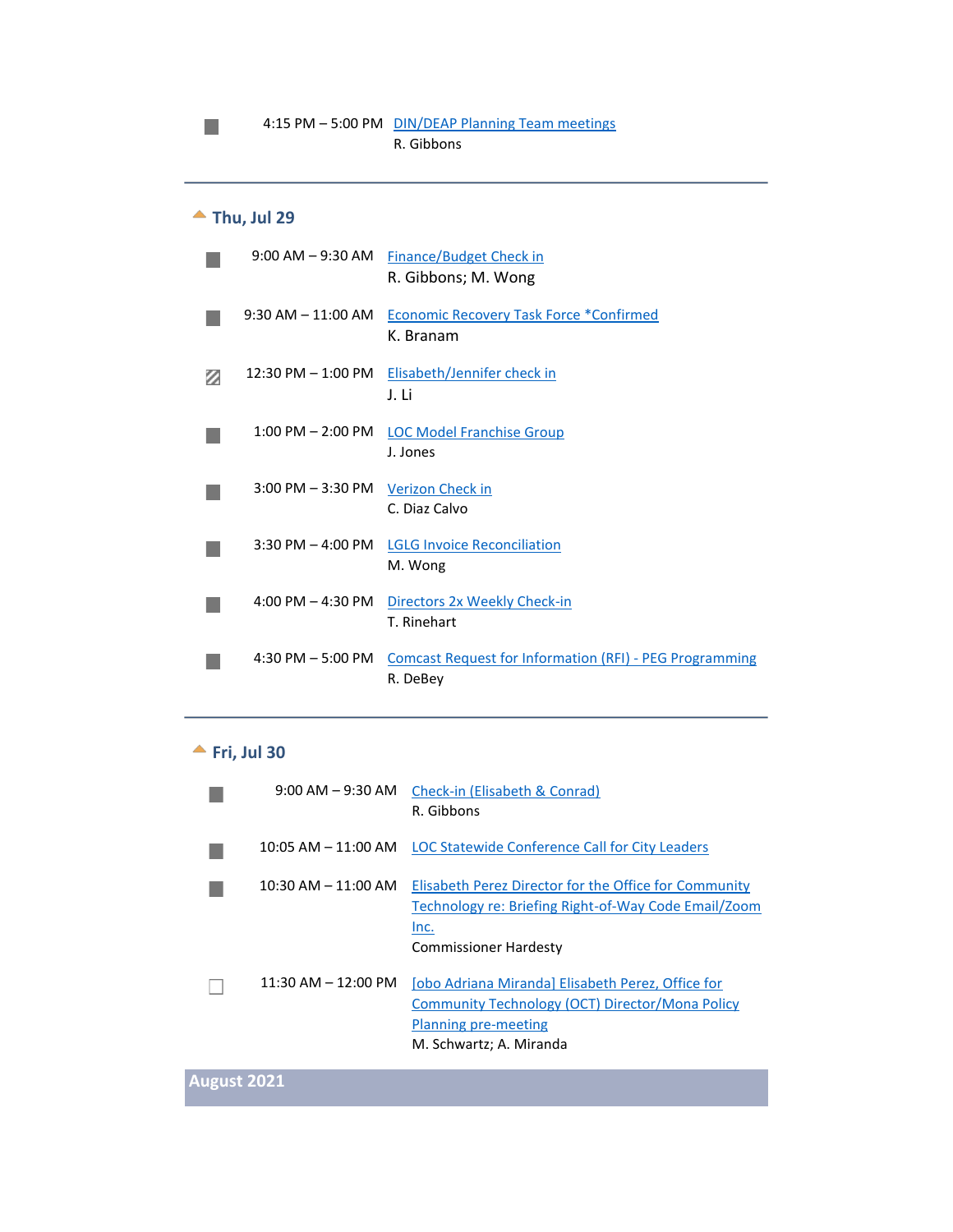<span id="page-9-0"></span>

| Mon, Aug 2 |                                     |                                                                               |
|------------|-------------------------------------|-------------------------------------------------------------------------------|
|            | $10:00$ AM $-$ 10:30 AM             | Check in with Cinthia Diaz Calvo<br>C. Diaz Calvo                             |
|            | $11:00$ AM $-12:00$ PM              | Accessible and Equitable 5G<br>(https://pdx.zoom.us/j/87818761242)<br>J. Fink |
|            | $1:00 \text{ PM} - 1:30 \text{ PM}$ | Bea-Elisabeth Check in<br>B. Coulter                                          |

# **Tue, Aug 3**

<span id="page-9-1"></span>

| 8:30 AM – 9:15 AM       | <b>COFFEE: Elisabeth Perez, Office for Community</b><br><b>Technology / Chris Warner &amp; Art Pearce, PBOT</b><br>C. Warner; A. Pearce |
|-------------------------|-----------------------------------------------------------------------------------------------------------------------------------------|
| $10:00$ AM $- 11:00$ AM | <b>Pre-Negotiation Meeting</b><br><b>B.</b> Coulter                                                                                     |
| $1:00$ PM $-1:30$ PM    | <b>Quarterly BTS/OCT Check-in</b><br>J. Baer                                                                                            |
| $1:30$ PM $- 2:00$ PM   | <b>Monthly HR/OCT Meeting</b><br>A. Lane                                                                                                |
| $2:00$ PM $- 2:30$ PM   | <b>FUP Team Meeting</b><br>C. Diaz Calvo                                                                                                |
| $3:30$ PM $-$ 4:00 PM   | Mona/Elisabeth check-in<br>M. Schwartz                                                                                                  |
| 4:00 PM $-$ 4:30 PM     | Directors 2x Weekly Check-in<br>T. Rinehart                                                                                             |

# **Wed, Aug 4**

<span id="page-9-2"></span>

| 10:30 AM $-$ 11:00 AM OCT staff meeting | A. Miranda; M. Wong; J. Eddings; K. Daschel; R. Gibbons; J.<br>Li; R. DeBey; B. Coulter; L. Gonzalez Baird |
|-----------------------------------------|------------------------------------------------------------------------------------------------------------|
| $11:00$ AM $-11:30$ AM Admin Support    | A. Tran                                                                                                    |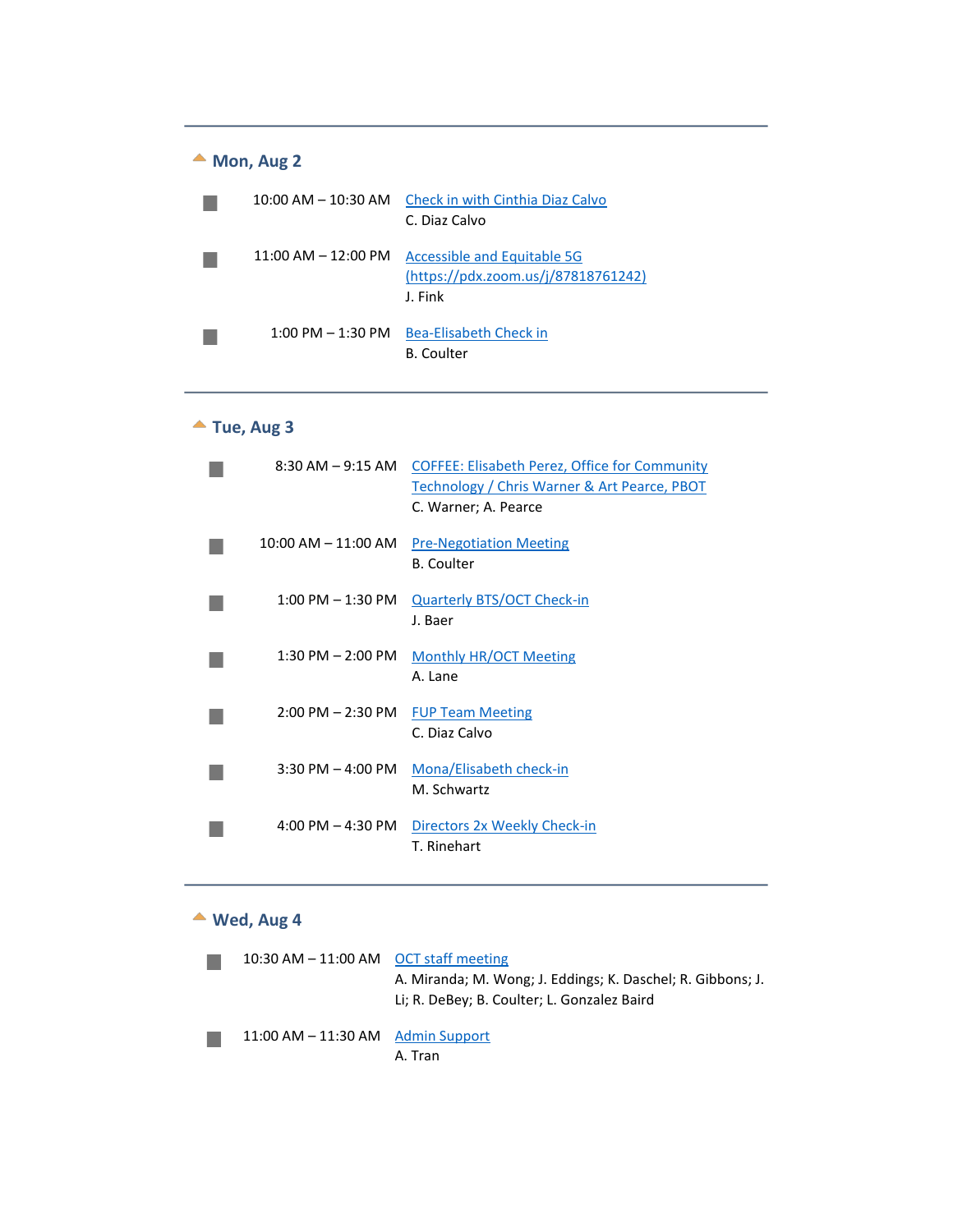| $12:00$ PM $- 1:00$ PM | <b>MHCRC Pre-Negotiation Meeting</b><br>B. Coulter   |
|------------------------|------------------------------------------------------|
| $2:00$ PM $- 2:30$ PM  | check in<br>R. DeBey                                 |
| 4:15 PM $-$ 5:00 PM    | <b>DIN/DEAP Planning Team meetings</b><br>R. Gibbons |

# **Thu, Aug 5**

<span id="page-10-0"></span>

|   | $9:00$ AM $-9:30$ AM                | <b>Finance/Budget Check in</b><br>M. Wong; R. Gibbons               |
|---|-------------------------------------|---------------------------------------------------------------------|
|   | $9:30$ AM $- 10:30$ AM              | <b>ZOOM: PDX Recovery + Events Action Table Meetings</b><br>S. Diaz |
|   | $9:50$ AM $-12:10$ PM               | <b>MHCRC-Comcast renewal - Sidebar</b><br><b>B.</b> Coulter         |
|   | $10:00$ AM $- 12:00$ PM             | <b>MHCRC-Comcast Franchise Renewal Meeting</b><br>C. Diaz Calvo     |
|   | $11:30$ AM $- 12:30$ PM             | <b>Bureau Directors Monthly Meeting</b><br>T. Rinehart              |
| Ø | $12:30$ PM $-1:00$ PM               | Elisabeth/Jennifer check in<br>J. Li                                |
|   | $4:00 \text{ PM} - 5:00 \text{ PM}$ | Check in<br>J. Eddings                                              |

# **Fri, Aug 6**

<span id="page-10-1"></span>

| $10:00$ AM $- 10:50$ AM | Link Oregon & City of Portland - Corbato/Perez<br>S. Corbato                                                                                                                                                                                                                                                                                                                                                                                                                                                                                     |
|-------------------------|--------------------------------------------------------------------------------------------------------------------------------------------------------------------------------------------------------------------------------------------------------------------------------------------------------------------------------------------------------------------------------------------------------------------------------------------------------------------------------------------------------------------------------------------------|
|                         | 10:05 AM - 11:00 AM LOC Statewide Conference Call for City Leaders                                                                                                                                                                                                                                                                                                                                                                                                                                                                               |
| 11:00 AM – 11:50 AM     | <b>Rescue Plan Project Teams Kick-off Meeting</b><br>S. Schmanski; M. Kirby; L. Oppenheimer; S. Craig; A.<br>Gabriel; S. Yao Long; J. Blade; J. Ford; J. Kinard; K. Bartocci;<br>J. Brady: C. Cohn; D. Dulken; F. Heaton; E. Hilt; M.<br>Johnson; R. Kinsella; N. Leamy; S. O'Reilly; A. Rivera; S.<br>Uhlman; M. Wong; A. Chomowicz; Q. Bauer; T. Booker; R.<br>Boyle; J. Chang; N. Falbo; A. Fleck-Rosete; R. Gibbons; J.<br>Hawthorne; K. Hull; K. Lee; C. Leon; R. Levine; C. Montez;<br>M. Montoya; A. Roberts; S. Santner; D. Shephard; M. |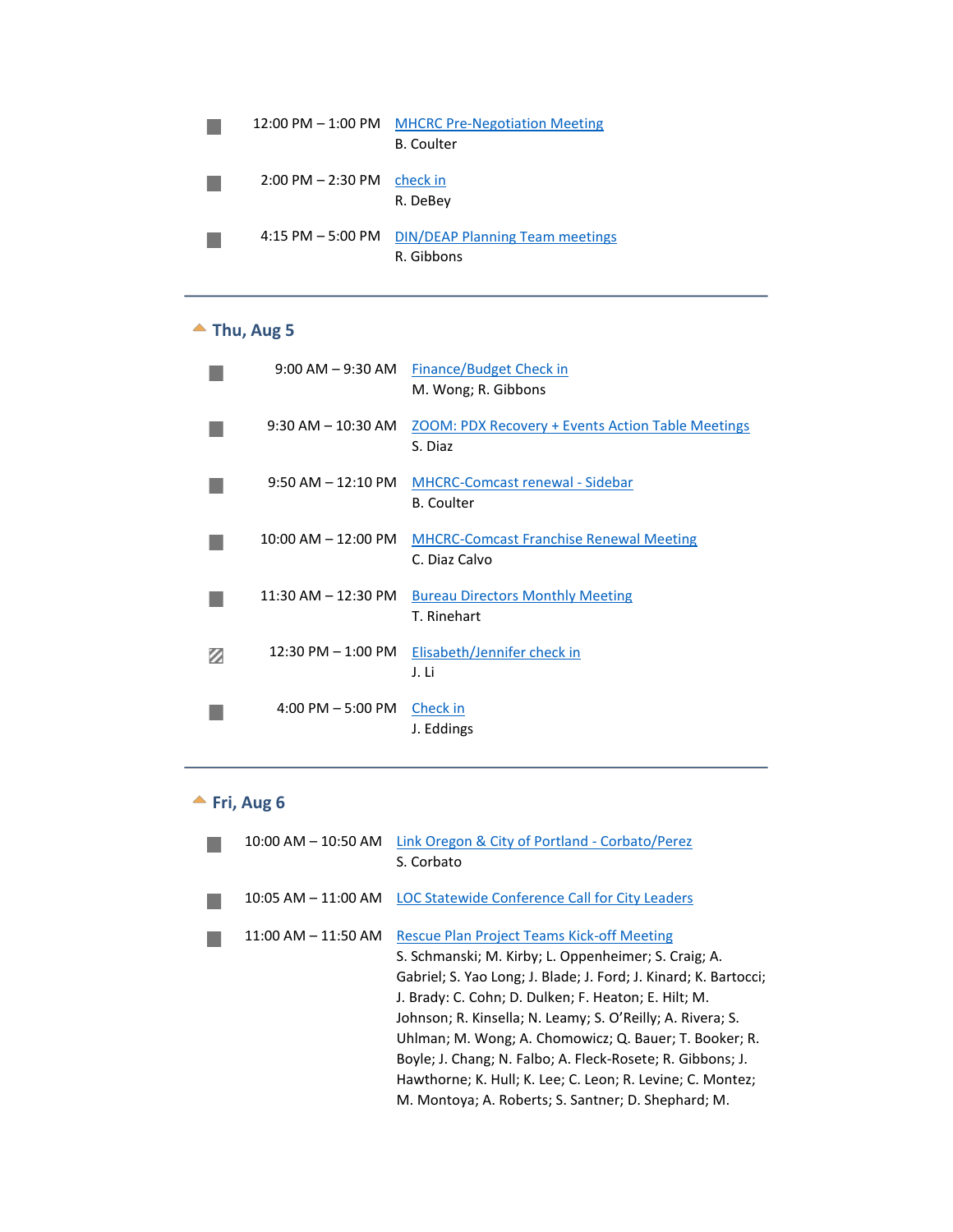| Tschabold: M. Schwartz: J. Duhamel: K. Martin: C.       |
|---------------------------------------------------------|
| Kendrick; A. Abualajin; A. Shook; M. Criblez; K Veaudry |
| Casaus; S. Ambati; J. Devlin; C. Mitchell; M. Hanson    |

| Ø | 11:00 AM - 12:00 PM TeleCommUnity Call |                                          |
|---|----------------------------------------|------------------------------------------|
|   |                                        | <b>B.</b> Coulter                        |
|   |                                        | 2:30 PM - 3:00 PM Verizon/OCT Discussion |
|   |                                        | K. Simpson                               |

#### ▲ Mon, Aug 9

<span id="page-11-0"></span>

| $10:00$ AM $- 10:30$ AM             | <b>ARPA check in</b><br>R. Gibbons                                |
|-------------------------------------|-------------------------------------------------------------------|
| $10:30$ AM $- 11:00$ AM             | check in<br>C. Diaz Calvo                                         |
| $1:00$ PM $-1:30$ PM                | <b>Bea-Elisabeth Check in</b><br><b>B.</b> Coulter                |
| $1:00 \text{ PM} - 3:30 \text{ PM}$ | Results Based Accountability 101 Follow Up Session 2<br>S. Ambati |
| $3:30$ PM $-$ 4:00 PM               | Verizontaked with Colleen--update<br>A. Hill                      |

# **Tue, Aug 10**

<span id="page-11-1"></span>

| $9:00 \, \text{AM} - 10:00 \, \text{AM}$ | <b>Team of Awesomeness</b><br>K. Simpson            |
|------------------------------------------|-----------------------------------------------------|
| $10:00$ AM $- 11:00$ AM                  | <b>Pre-Negotiation Meeting</b><br><b>B.</b> Coulter |
| $11:30$ AM $- 12:00$ PM                  | Discuss Fall BMP Timeline/Deliverables<br>M. Wong   |
| $1:00$ PM $- 2:00$ PM                    | <b>OCT Exec Team</b><br>R. Gibbons; J. Li; M. Wong  |
| $2:00$ PM $- 2:30$ PM                    | <b>FUP Team Meeting</b><br>C. Diaz Calvo            |
| $4:00$ PM $- 4:30$ PM                    | Directors 2x Weekly Check-in<br>T. Rinehart         |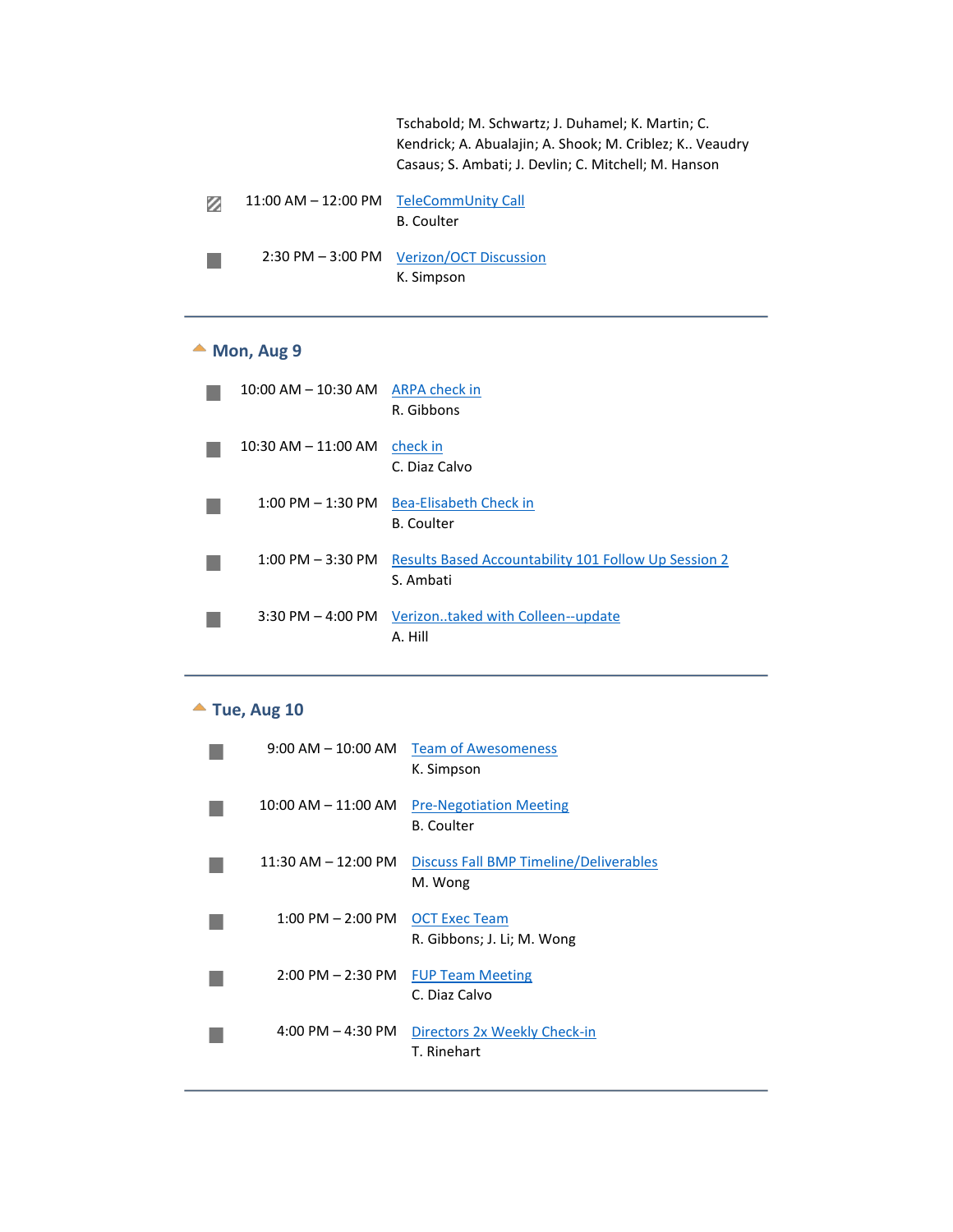# **Wed, Aug 11**

<span id="page-12-0"></span>

|   | $8:30$ AM $-9:30$ AM    | Rebecca-Elisabeth Check in<br>R. Gibbons                                                      |
|---|-------------------------|-----------------------------------------------------------------------------------------------|
|   | $10:00$ AM $- 10:30$ AM | <b>ASCETA-CoP OCT Digital Divide</b><br>S. Tzeng; M. Schwartz; A. Miranda; M. Pierce          |
|   | 10:30 AM - 11:00 AM     | <b>Courtney Duke: check in</b><br>C. Duke                                                     |
|   | 12:30 PM - 1:00 PM      | <b>SLFRF Recovery Plan Reporting: Evidence-based</b><br>interventions and project evaluations |
| z | $1:00$ PM $-1:50$ PM    | <b>ARP Procurement Training/Q&amp;A</b><br>J. Blade                                           |
|   | $1:00$ PM $- 2:00$ PM   | MetroEast- MHCRC check in<br>R. Gibbons; S. Chisom; T. Douglas; R. DeBey; J.<br>Dennerline    |
|   | $2:00$ PM $- 2:30$ PM   | Website navigation<br><b>B.</b> Coulter                                                       |
|   | $2:30$ PM $-3:00$ PM    | Tomi-Elisabeth<br>T. Douglas                                                                  |
|   | $4:15$ PM $-5:00$ PM    | <b>DIN/DEAP Planning Team meetings</b><br>R. Gibbons                                          |

# **Thu, Aug 12**

<span id="page-12-1"></span>

| 9:00 AM – 9:30 AM                   | Finance/Budget Check in<br>M. Wong; R. Gibbons                  |
|-------------------------------------|-----------------------------------------------------------------|
| $9:50$ AM $-12:10$ PM               | <b>MHCRC-Comcast Sidebar Mtg.</b><br><b>B.</b> Coulter          |
| $10:00$ AM $- 12:00$ PM             | <b>MHCRC-Comcast Franchise Renewal Meeting</b><br>C. Diaz Calvo |
| $1:00 \text{ PM} - 1:30 \text{ PM}$ | Elisabeth/Jennifer check in<br>J. Li                            |
| $1:30$ PM $- 2:00$ PM               | PPS/PCC PEG capital funding contract<br><b>B.</b> Coulter       |
| $3:00$ PM $-3:30$ PM                | <b>Website Navigation</b><br><b>B.</b> Coulter                  |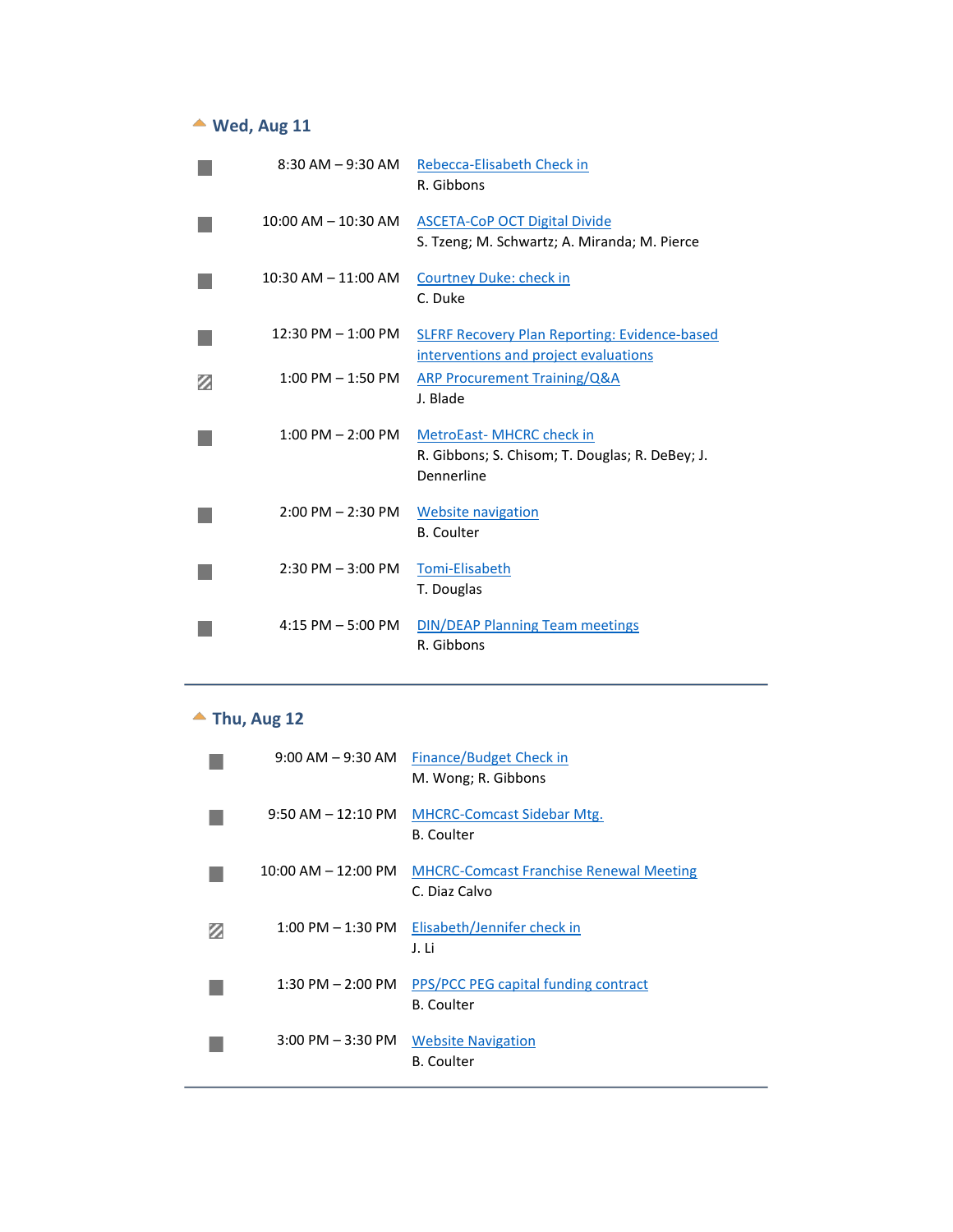#### <span id="page-13-0"></span>**Fri, Aug 13**

| $9:00$ AM $-3:00$ PM    | Sub-Recipient Agreement Training (Option 1)<br>N. Stellmach; Q. Bauer; T.; Booker; R. Boyle; J. Chang; A.<br>Chomowicz; N. Falbo; A. Fleck-Rosete; R. Gibbons; J.<br>Hawthorne; K. Hull; N. Leamy; K. Lee; C. Leon; R. Levine;<br>C. Montez; M. Montoya; A. Roberts; S. Santner; M. |
|-------------------------|-------------------------------------------------------------------------------------------------------------------------------------------------------------------------------------------------------------------------------------------------------------------------------------|
|                         | Schwartz; D. Shephard; M. Tschabold; K. Bartocci; C.<br>Cohn; M. Johnson; R. Kinsella; R. Mathew; A. Rivera; M.<br>Wong; S. Schmanski; J. Blade; S. Ambati; K. Martin; C.<br>Kendrick                                                                                               |
| $9:30$ AM $- 10:00$ AM  | check in<br>A. Lane                                                                                                                                                                                                                                                                 |
| $10:00$ AM $- 11:00$ AM | Chair Studenmund-Elisabeth Monthly Check in<br>Chair Studenmund; R. Gibbons; B. Coulter; R. Roche                                                                                                                                                                                   |
| $10:05$ AM $- 11:00$ AM | LOC Statewide Conference Call for City Leaders                                                                                                                                                                                                                                      |
| $11:00$ AM $- 12:00$ PM | Broadband Office-OCT check in<br>D. Holbrook; R. Gibbons                                                                                                                                                                                                                            |
| $12:00$ PM $-5:00$ PM   | 000                                                                                                                                                                                                                                                                                 |

#### **Mon, Aug 16**

<span id="page-13-1"></span>

| $8:00$ AM $-1:00$ PM                | 000<br>Perez, Elisabeth                                                                                                              |
|-------------------------------------|--------------------------------------------------------------------------------------------------------------------------------------|
| $1:00 \text{ PM} - 2:00 \text{ PM}$ | MEET: Cmr. Rubio/Elisabeth Perez, Office for<br>Community Technology (OCT) Director, biweekly<br>(Mona)<br><b>Commissioner Rubio</b> |
| $2:00 \text{ PM} - 2:30 \text{ PM}$ | Bea-Elisabeth Check in<br>B. Coulter                                                                                                 |
| $3:30$ PM $-$ 4:00 PM               | Mona/Elisabeth check-in<br>M. Schwartz                                                                                               |
| 4:00 PM $-$ 4:30 PM                 | <b>Briefing: Office for Community Technology</b><br><b>Commissioner Mapps</b>                                                        |

<span id="page-13-2"></span>**Tue, Aug 17**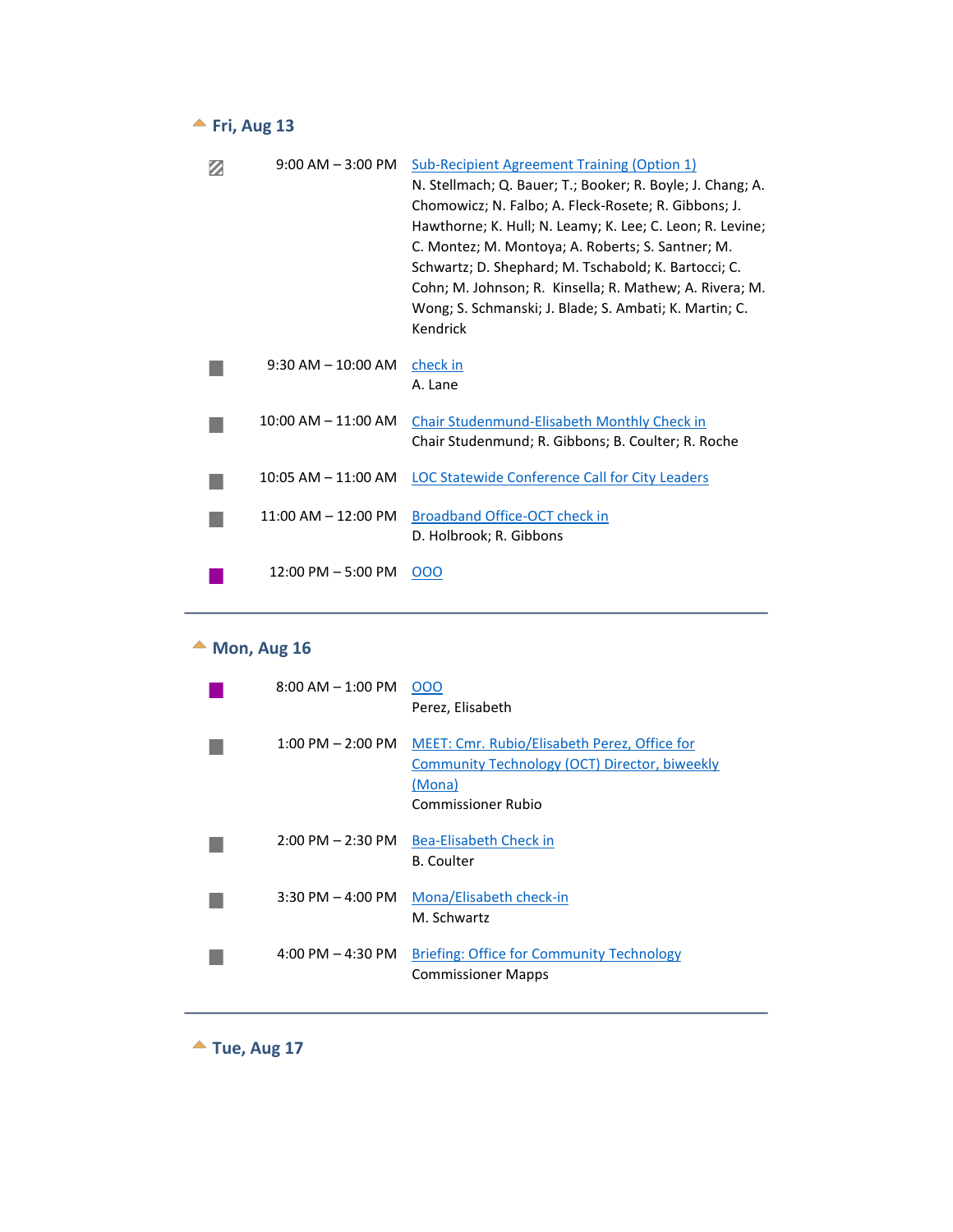| 10:00 AM – 11:00 AM                                  | <b>Pre-Negotiation Meeting</b><br><b>B.</b> Coulter                             |
|------------------------------------------------------|---------------------------------------------------------------------------------|
| $10:00$ AM $- 11:00$ AM                              | <b>OMSI Infrastructure Meeting</b><br>W. Pinfold                                |
| $1:00$ PM $-1:30$ PM                                 | <b>OCT Briefing</b><br>Commissioner Ryan; L. Gadberry; K. Torres; C. Diaz Calvo |
| $1:30$ PM $- 2:00$ PM                                | <b>MHCRC Finance Calendar - Review</b><br>M. Wong                               |
| $2:00 \text{ PM} - 2:30 \text{ PM}$ FUP Team Meeting | C. Diaz Calvo                                                                   |
| $3:00$ PM $-3:30$ PM                                 | check in<br>C. Diaz Calvo                                                       |

# **Wed, Aug 18**

<span id="page-14-0"></span>

|                         | 8:30 AM - 9:30 AM Rebecca-Elisabeth Check in<br>R. Gibbons                                                                             |
|-------------------------|----------------------------------------------------------------------------------------------------------------------------------------|
| $9:30$ AM $-10:00$ AM   | <b>Open Signal Contract Discussion</b><br>K. Simpson                                                                                   |
| 10:00 AM – 10:30 AM     | <b>ASCETA-CoP OCT Digital Divide</b><br>S. Tzeng; A. Miranda; M. Schwartz; M. Pierce                                                   |
| $10:30$ AM $- 10:45$ AM | <b>Facilitator Check In</b><br>A. Miranda; M. Schwartz; R. Gibbons                                                                     |
| $10:30$ AM $- 11:00$ AM | <b>OCT staff meeting</b><br>A. Miranda; M. Wong; J. Eddings; K. Daschel; R. Gibbons; J.<br>Li; R. DeBey; B. Coulter; L. Gonzalez Baird |
| $12:00$ PM $- 1:00$ PM  | <b>Privacy work group August meeting</b><br>H. Dominguez Aguirre                                                                       |
| $1:00$ PM $- 2:30$ PM   | <b>OCT Exec Team</b><br>R. Gibbons; J. Li                                                                                              |
| $4:15$ PM $-5:00$ PM    | <b>DIN/DEAP Planning Team meetings</b><br>R. Gibbons                                                                                   |

<span id="page-14-1"></span>**Thu, Aug 19**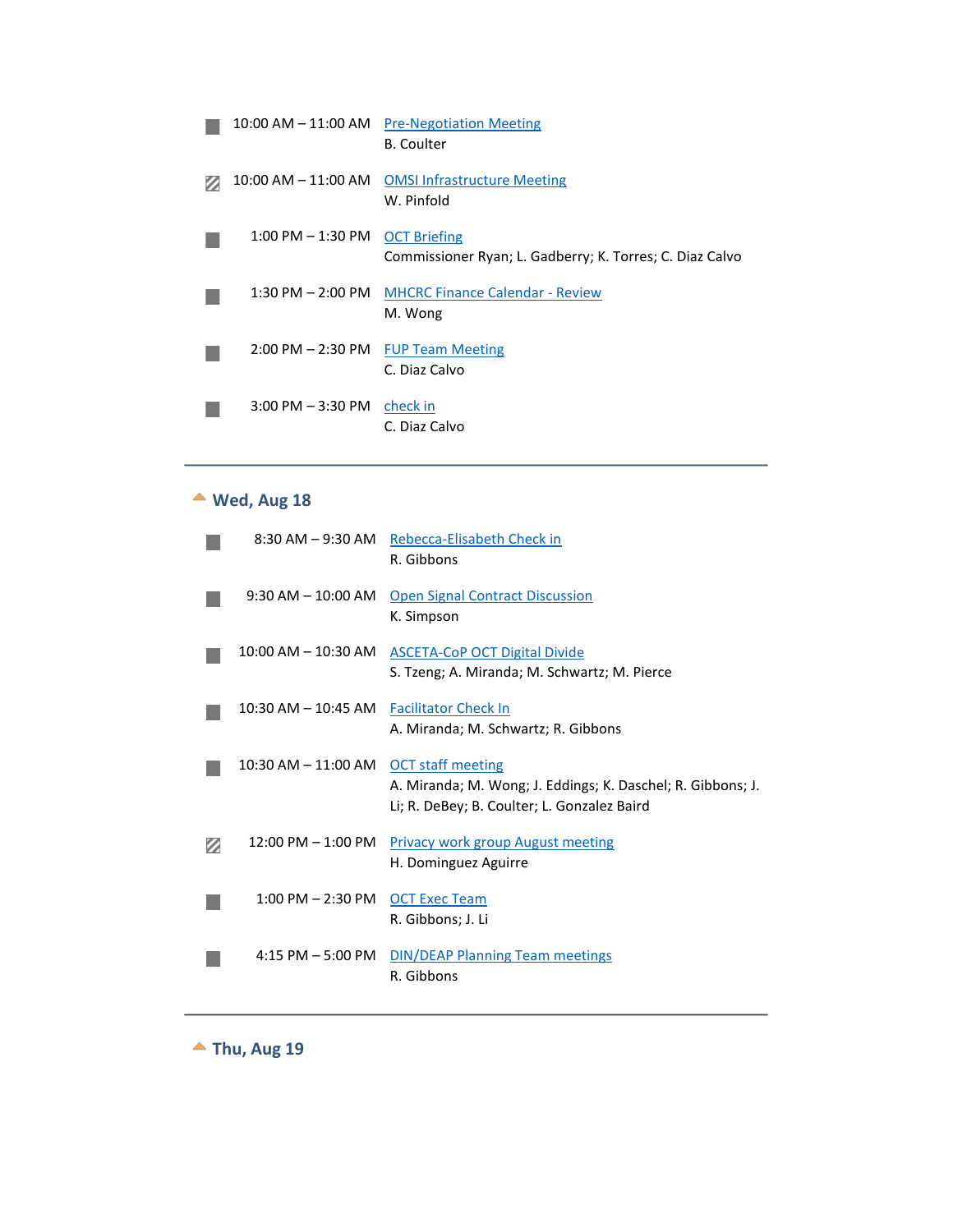| $9:30$ AM $-10:30$ AM   | <b>ZOOM: PDX Recovery + Events Action Table Meetings</b><br>S. Diaz      |
|-------------------------|--------------------------------------------------------------------------|
| $9:50$ AM $-12:10$ PM   | <b>MHCRC-Comcast renewal - Sidebar</b><br><b>B.</b> Coulter              |
| $10:00$ AM $- 12:00$ PM | <b>MHCRC-Comcast Franchise Renewal Meeting</b><br>C. Diaz Calvo          |
| $1:00$ PM $-1:30$ PM    | MEET: Director Elisabeth Perez   OCT re: Right-of-Way<br>code.<br>B. Lee |
| $1:30$ PM $- 2:00$ PM   | Elisabeth/Jennifer check in<br>J. Li                                     |
| $3:00$ PM $-$ 4:30 PM   | <b>CMC Contract Renewal Steps &amp; Tips</b><br>R. DeBev                 |

#### **Fri, Aug 20**

<span id="page-15-0"></span>

|                         | 9:00 AM - 1:00 PM MEET: Cmr. Rubio/Elisabeth Perez, Office for     |
|-------------------------|--------------------------------------------------------------------|
|                         | <b>Community Technology (OCT) Director   Policy Planning</b>       |
|                         | Commissioner Rubio                                                 |
|                         | 10:05 AM – 11:00 AM LOC Statewide Conference Call for City Leaders |
| $11:00$ AM $- 12:00$ PM | TeleCommUnity Call<br><b>B.</b> Coulter                            |
| $1:00$ PM $- 2:00$ PM   | Lunch<br>A. Miranda                                                |

#### **Mon, Aug 23**

<span id="page-15-1"></span>

| 10:00 AM - 11:30 AM OCT ROW SOW     | A. Pearce                                                      |
|-------------------------------------|----------------------------------------------------------------|
| $1:00$ PM $ 1:30$ PM $\,$           | Bea-Elisabeth Check in<br><b>B.</b> Coulter                    |
|                                     | 1:30 PM $-$ 2:00 PM Catching up: MHCRC x OCT<br>W. Brown       |
| $2:00 \text{ PM} - 3:00 \text{ PM}$ | <b>NATOA Digital Equity Session Planning Call</b><br>S. Stokes |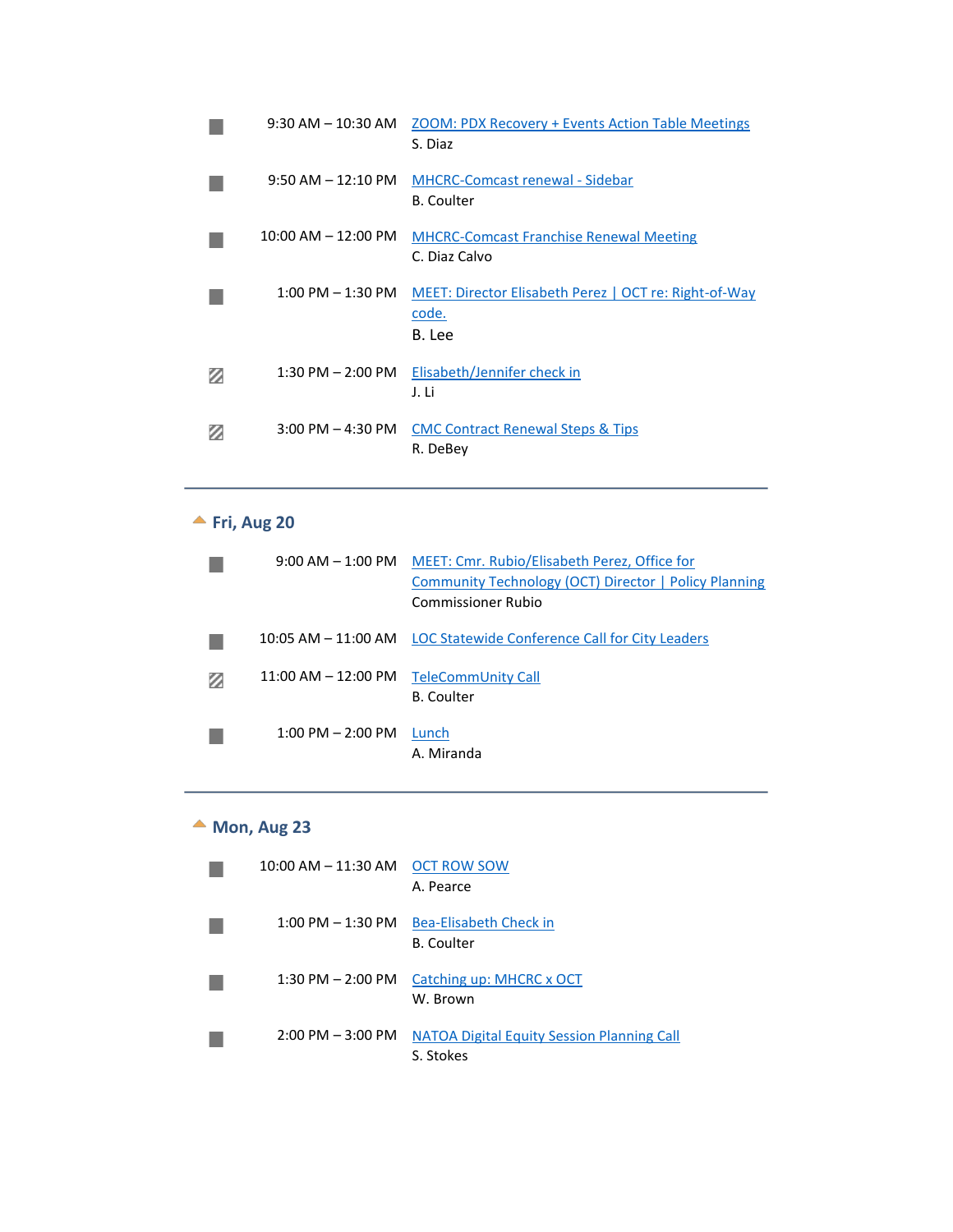# **Tue, Aug 24**

 $\mathbb{R}^n$ 

<span id="page-16-0"></span>

| $9:00$ AM $-$ 10:00 AM  | <b>Team of Awesomeness</b><br>K. Simpson                                                                                                                                                                       |
|-------------------------|----------------------------------------------------------------------------------------------------------------------------------------------------------------------------------------------------------------|
| 10:00 AM - 11:00 AM     | <b>Pre-Negotiation Meeting</b><br><b>B.</b> Coulter                                                                                                                                                            |
| $11:00$ AM $- 12:00$ PM | Follow up.<br>E. Stromquist; F. Gloekler; M. Mahanay; K. Martin                                                                                                                                                |
| $12:00$ PM $-1:00$ PM   | <b>ARP Digital Divide project</b><br>R. Gibbons                                                                                                                                                                |
| $2:00$ PM $- 2:30$ PM   | <b>FUP Team Meeting</b><br>C. Diaz Calvo                                                                                                                                                                       |
| $2:30$ PM $-3:00$ PM    | check in<br>C. Diaz Calvo                                                                                                                                                                                      |
| 4:00 PM $-$ 4:30 PM     | Directors 2x Weekly Check-in<br>T. Rinehart                                                                                                                                                                    |
| 4:30 PM $-$ 5:00 PM     | Mona/Elisabeth check-in<br>M. Schwartz                                                                                                                                                                         |
| 5:30 PM $-$ 6:30 PM     | <b>MetroEast Board Meeting</b><br>T. Douglas; M. Sumpter; R. DeBey; K. Lombardozzi; T.<br>Thomas; R. Gibbons; B. Fife; G. Edwards; J. Dennerline;<br>K. Boyd; M. Ramsay; M. Gonzalez-De La Torre; S.<br>Chisom |

#### **Wed, Aug 25**

<span id="page-16-1"></span>

|  | 10:00 AM - 11:00 AM Josh-Elisabeth check in<br>J. Eddings                                                   |
|--|-------------------------------------------------------------------------------------------------------------|
|  | 11:00 AM - 11:30 AM ASCETA-CoP OCT Digital Divide<br>S. Tzeng; A. Miranda; M. Schwartz; R. Gibbons; M. Kwon |
|  | 11:30 AM - 12:30 PM Sprint/T-Mobile Wireless<br>J. Li                                                       |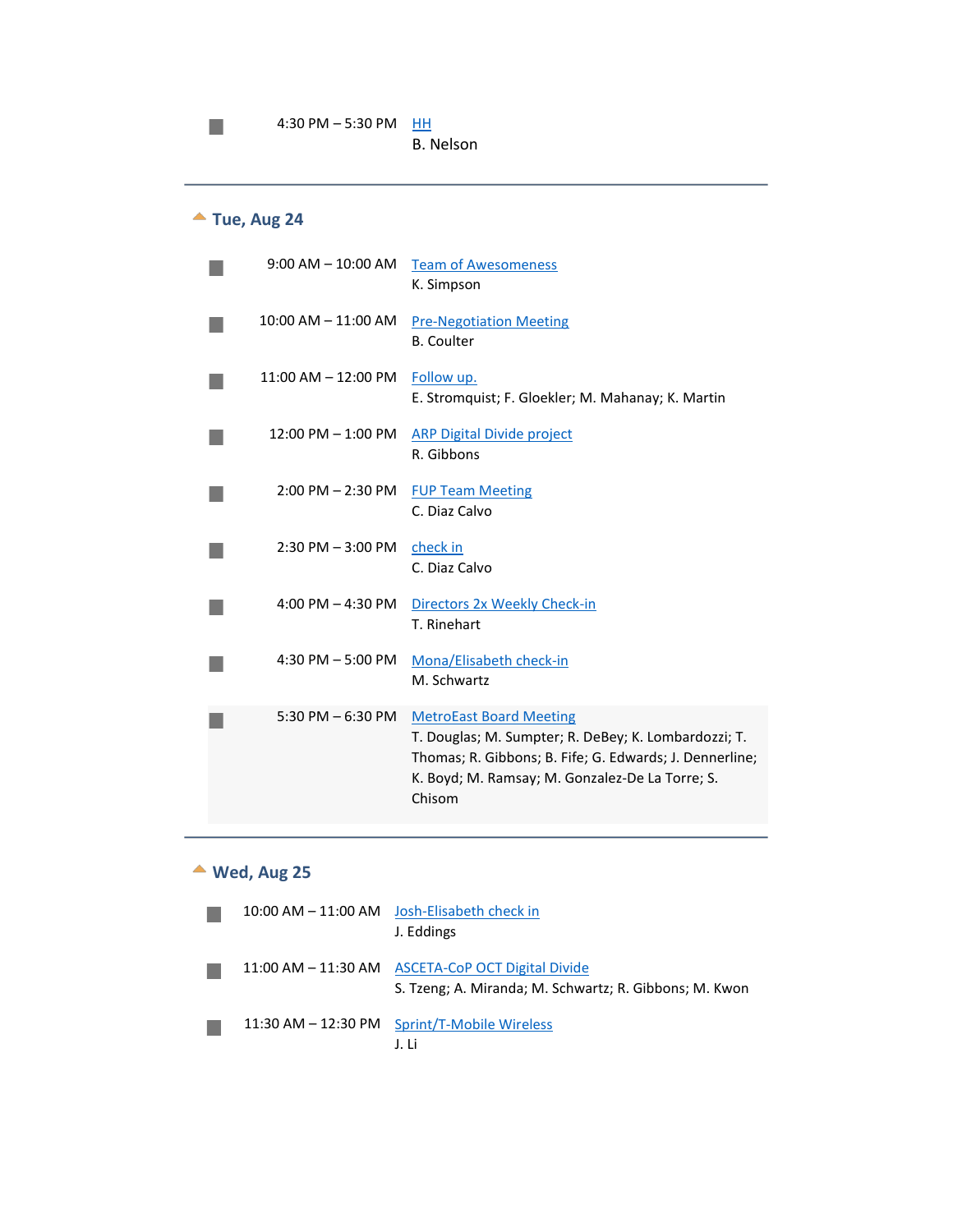|  | 2:30 PM - 4:00 PM Zoom Meeting: Panelist Follow-Up: Portland Projects                     |
|--|-------------------------------------------------------------------------------------------|
|  | S. Newberry; G. Mullins; B. Fox; J. Roman; D. Don; M.<br>Haynes; A. Keddy; J. Nguyen Duy; |
|  | 4:15 PM - 5:00 PM DIN/DEAP Planning Team meetings<br>R. Gibbons                           |

# **Thu, Aug 26**

<span id="page-17-0"></span>

|   | 8:45 AM - 9:00 AM guick check in | R. Gibbons                                                                 |
|---|----------------------------------|----------------------------------------------------------------------------|
|   | $9:00$ AM $-9:30$ AM             | Finance/Budget Check in<br>M. Wong; R. Gibbons                             |
|   | $9:50$ AM $-12:10$ PM            | <b>MHCRC-Comcast Sidebar Mtg.</b><br><b>B.</b> Coulter                     |
|   | $10:00$ AM $- 12:00$ PM          | <b>MHCRC-Comcast Franchise Renewal Meeting</b><br>C. Diaz Calvo            |
|   | $12:00$ PM $-1:00$ PM            | <b>NATOA training</b>                                                      |
|   | $1:30$ PM $- 2:00$ PM            | Elisabeth/Jennifer check in<br>J. Li                                       |
|   | $2:00$ PM $- 2:30$ PM            | Elisabeth/Kevin check-in<br>K. Martin                                      |
| Ø | $3:00$ PM $-3:45$ PM             | MetroEast Leadership-Rebecca (MetroEast) monthly<br>check-in<br>R. Gibbons |
|   | 4:00 PM $-$ 4:30 PM              | Directors 2x Weekly Check-in<br>T. Rinehart                                |

# **Fri, Aug 27**

<span id="page-17-1"></span>

|                         | W. Brown                                                                               |
|-------------------------|----------------------------------------------------------------------------------------|
| $11:30$ AM $- 12:00$ PM | Reconnecting around Analyzing, Visualizing, Mapping &<br>Story Telling with (OCT Data) |
|                         | 11:00 AM - 11:30 AM Check-in: CenturyLink Audit Determination<br><b>B.</b> Coulter     |
|                         | 10:05 AM – 11:00 AM LOC Statewide Conference Call for City Leaders                     |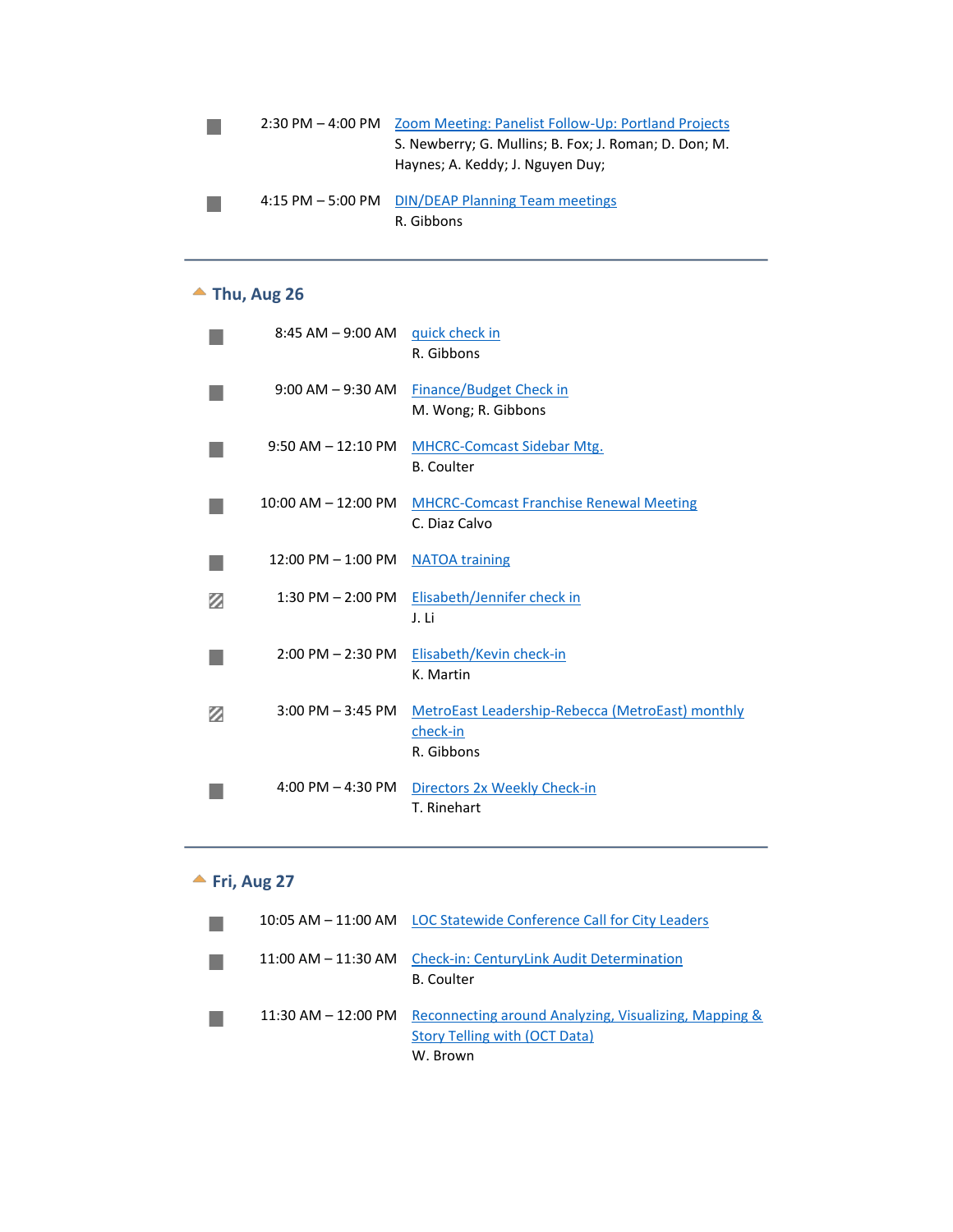<span id="page-18-1"></span><span id="page-18-0"></span>

|   |                            | 1:00 PM - 2:00 PM Rebecca-Elisabeth Check in<br>R. Gibbons                                                                                  |
|---|----------------------------|---------------------------------------------------------------------------------------------------------------------------------------------|
|   | $\triangle$ Mon, Aug 30    |                                                                                                                                             |
|   | 8:00 AM - 5:00 PM 000 Sick |                                                                                                                                             |
|   | $\triangle$ Tue, Aug 31    |                                                                                                                                             |
|   | $10:00$ AM $- 11:00$ AM    | <b>Pre-Negotiation Meeting</b><br><b>B.</b> Coulter                                                                                         |
|   | $11:00$ AM $- 11:30$ AM    | Mona/Elisabeth check-in<br>M. Schwartz                                                                                                      |
|   | $1:00$ PM $-1:45$ PM       | MEET: Cmr. Rubio/Elisabeth Perez, Office for<br><b>Community Technology (OCT) Director, biweekly</b><br>(Mona)<br><b>Commissioner Rubio</b> |
|   | $2:00$ PM $- 2:30$ PM      | <b>FUP Team Meeting</b><br>C. Diaz Calvo                                                                                                    |
| z | $3:30$ PM $-$ 4:00 PM      | <b>MHCRC Team Check-in</b><br>R. Gibbons                                                                                                    |
|   | 4:00 PM $-$ 4:30 PM        | Directors 2x Weekly Check-in<br>T. Rinehart                                                                                                 |
|   | 4:00 PM $-$ 5:00 PM        | <b>MetroEast Check in</b><br>C. Diaz Calvo                                                                                                  |

# **September 2021**

#### **Wed, Sep 1**

<span id="page-18-2"></span>

|                                         | 8:30 AM - 9:30 AM Rebecca-Elisabeth Check in<br>R. Gibbons                                                 |
|-----------------------------------------|------------------------------------------------------------------------------------------------------------|
|                                         | 9:30 AM – 10:00 AM Open Signal payment wrinkle<br>R. Gibbons                                               |
| 10:30 AM $-$ 11:00 AM OCT staff meeting | A. Miranda; M. Wong; J. Eddings; K. Daschel; R.<br>Gibbons; J. Li; R. DeBey; B. Coulter; L. Gonzalez Baird |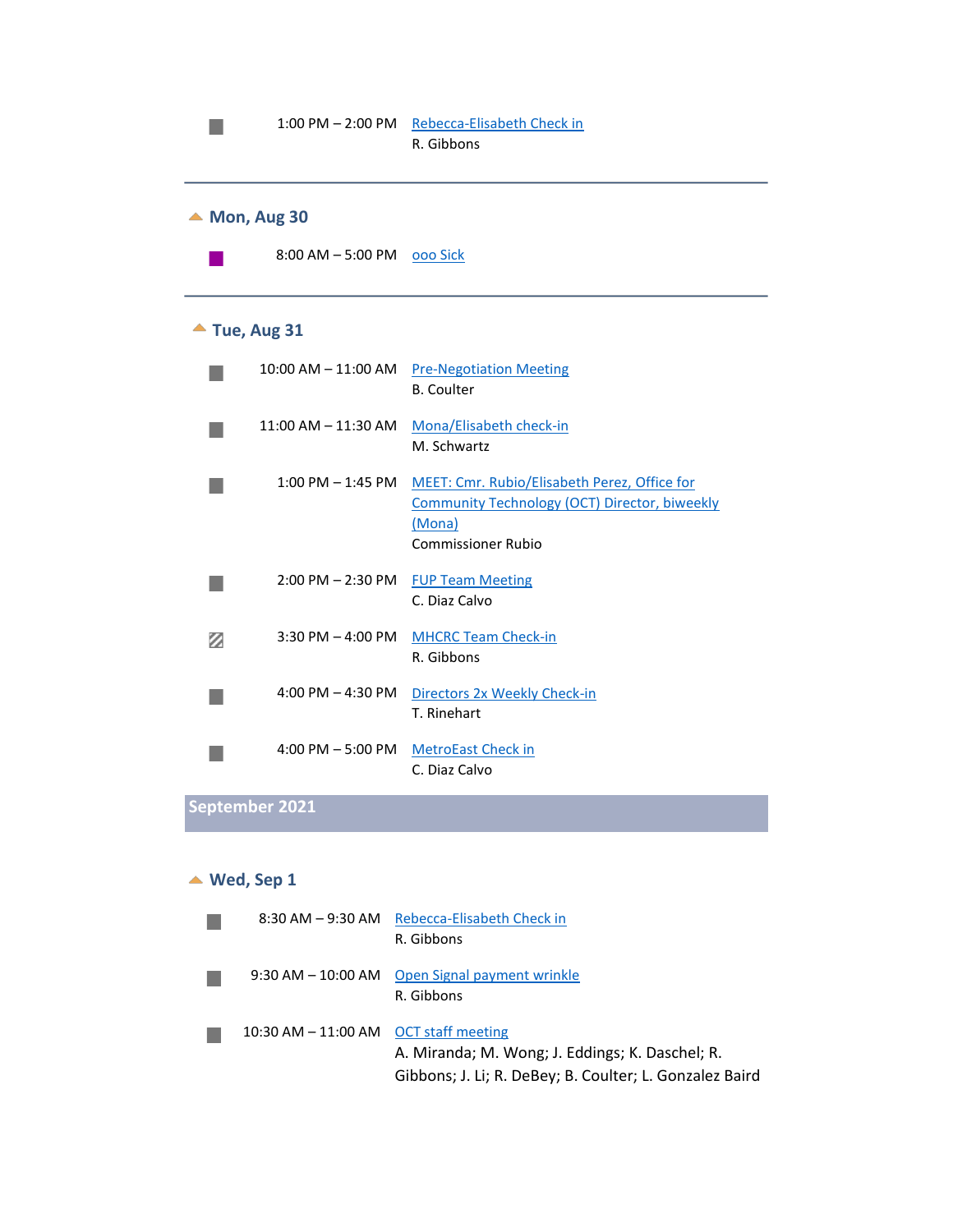| $1:00$ PM $- 2:00$ PM $\;$ ROW Access Code | J. Li                                                |
|--------------------------------------------|------------------------------------------------------|
| $2:00$ PM $-3:00$ PM                       | <b>BPS/OCT CARES to ARPA transition</b><br>K. Martin |
| $4:15$ PM $-5:00$ PM                       | <b>DIN/DEAP Planning Team meetings</b><br>R. Gibbons |

# **Thu, Sep 2**

<span id="page-19-0"></span>

| $8:00$ AM $-9:00$ AM                 | <b>ROW Code Meeting</b><br>K. Simpson                  |
|--------------------------------------|--------------------------------------------------------|
| $12:00 \text{ PM} - 1:00 \text{ PM}$ | <b>Bureau Directors Monthly Meeting</b><br>T. Rinehart |
| $1:00 \text{ PM} - 1:30 \text{ PM}$  | Unified Comms - Intake Meeting<br>A. Gabriel           |
| $1:30$ PM $- 2:00$ PM                | Michael-Elisabeth check in<br>M. Wong; R. Gibbons      |
| $3:00 \text{ PM} - 3:30 \text{ PM}$  | Separation Check in<br>A. Lane                         |

# **Fri, Sep 3**

<span id="page-19-1"></span>

| $10:00$ AM $- 11:00$ AM | <b>MHCRC</b> leadership check in<br>Chair Studenmund; R. Gibbons   |
|-------------------------|--------------------------------------------------------------------|
|                         | 10:05 AM – 11:00 AM LOC Statewide Conference Call for City Leaders |
| $11:00$ AM $-11:30$ AM  | <b>CUB/OCT</b><br>J. Li                                            |
| $1:00$ PM $-1:30$ PM    | DEC position interview process<br>R. Gibbons                       |

#### <span id="page-19-2"></span>▲ Mon, Sep 6

|--|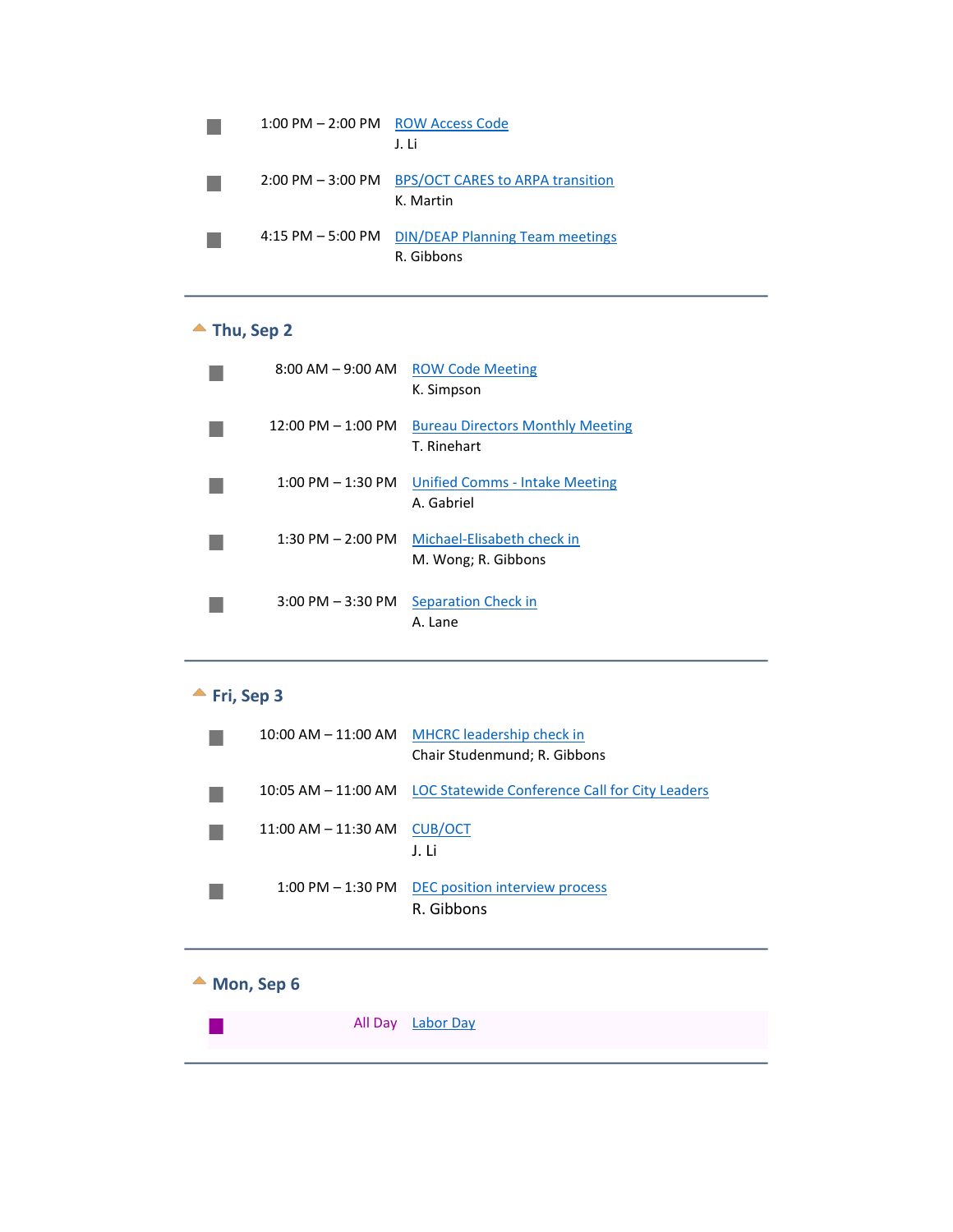#### ▲ Tue, Sep 7

<span id="page-20-0"></span>

| $9:00$ AM $-$ 10:00 AM              | <b>Team of Awesomeness</b><br>K. Simpson                             |
|-------------------------------------|----------------------------------------------------------------------|
| $10:00$ AM $- 11:00$ AM             | <b>Pre-Negotiation Meeting</b><br><b>B.</b> Coulter                  |
| $11:30$ AM $-12:00$ PM              | Check-in<br>R. Gibbons                                               |
| $1:30$ PM $- 2:00$ PM               | Check-in - MetroEast<br>R. Gibbons                                   |
| $2:00 \text{ PM} - 2:30 \text{ PM}$ | <b>FUP Team Meeting</b><br>M. Riddick; K. Daschel; J. Eddings; J. Li |
| $3:30$ PM $-$ 4:00 PM               | Mona/Elisabeth check-in<br>M. Schwartz                               |
| $4:00$ PM $-4:30$ PM                | Directors 2x Weekly Check-in<br>T. Rinehart                          |

# **Wed, Sep 8**

<span id="page-20-1"></span>

| $8:30$ AM $-9:30$ AM                | Rebecca-Elisabeth Check in<br>R. Gibbons                    |
|-------------------------------------|-------------------------------------------------------------|
| $10:00$ AM $- 11:00$ AM             | NATOA AC Pre-Record: Digital Equity Session<br>T. Rideout   |
| $2:00 \text{ PM} - 2:30 \text{ PM}$ | <b>MHCRC I-Net End Fund Discussion</b><br><b>B.</b> Coulter |
| $4:15$ PM $-5:00$ PM                | <b>DIN/DEAP Planning Team meetings</b><br>R. Gibbons        |
| $4:30 \text{ PM} - 6:00 \text{ PM}$ | Andrea/Elisabeth/Kevin HH<br>K. Martin                      |

#### ▲ Thu, Sep 9

<span id="page-20-2"></span>

| $9:00$ AM $-9:30$ AM  | Finance/Budget Check in<br>M. Wong; R. Gibbons         |
|-----------------------|--------------------------------------------------------|
| $9:50$ AM $-12:10$ PM | <b>MHCRC-Comcast Sidebar Mtg.</b><br><b>B.</b> Coulter |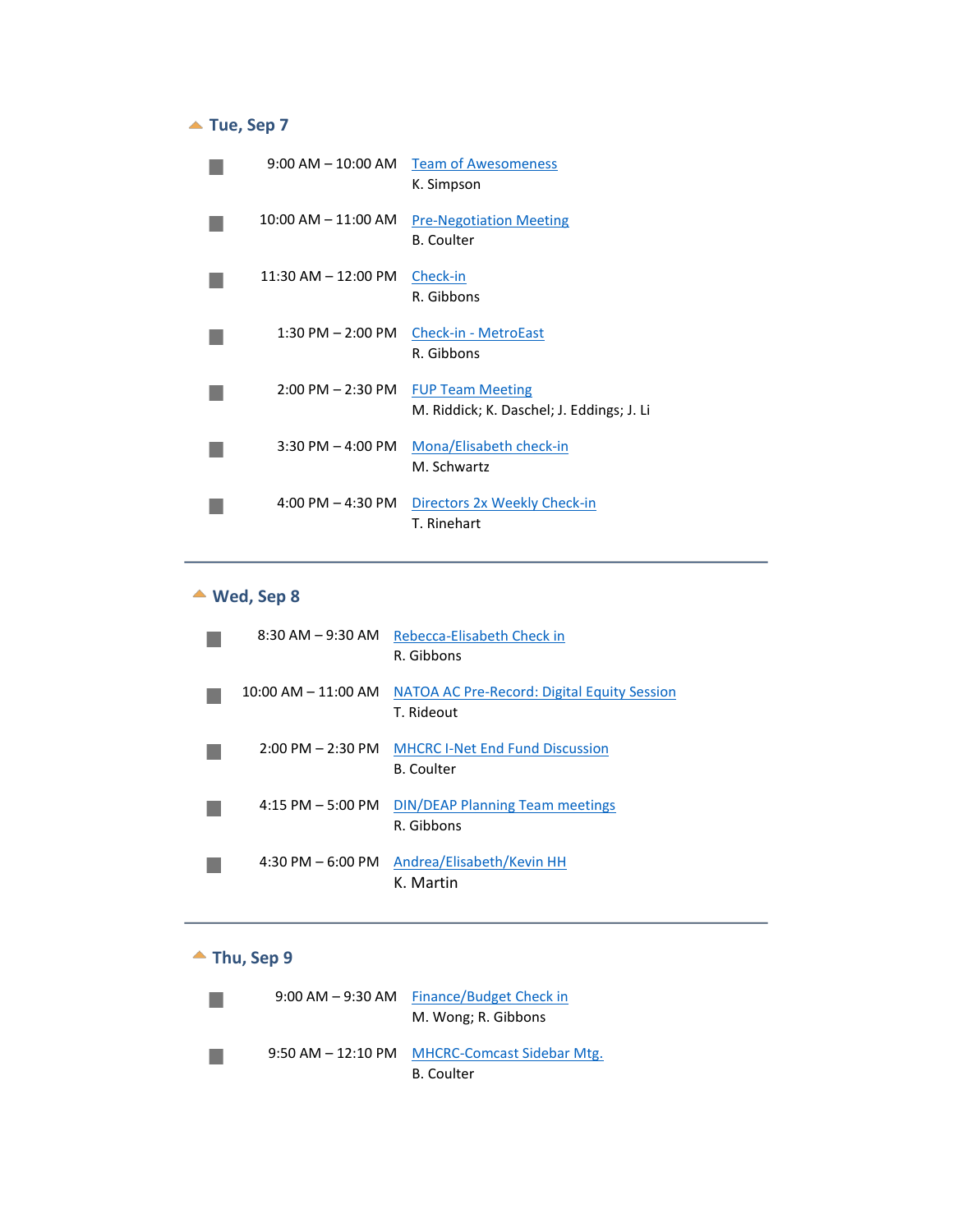| $10:00$ AM $-$ 12:00 PM             | <b>MHCRC-Comcast Franchise Renewal Meeting</b><br>C. Diaz Calvo |
|-------------------------------------|-----------------------------------------------------------------|
| $2:00 \text{ PM} - 2:30 \text{ PM}$ | DE Coordinator process<br>R. Gibbons                            |
| $3:00$ PM $-3:30$ PM                | Recap of 1pm meeting<br>B. Fox                                  |
| $3:30$ PM $-4:00$ PM                | BPS/OCT CARES to ARPA transition (Part II)<br>K. Martin         |
| 4:00 PM $-$ 4:30 PM                 | Directors 2x Weekly Check-in<br>T. Rinehart                     |

### **<u>★ Fri, Sep 10</u>**

<span id="page-21-0"></span>

|   | $9:00$ AM $-9:30$ AM   | <b>Franchise calls</b><br>J. Schoene    |
|---|------------------------|-----------------------------------------|
| Ø | $11:00$ AM $-12:00$ PM | TeleCommUnity Call<br><b>B.</b> Coulter |
|   | $1:00$ PM $-1:30$ PM   | check-in<br>R. Gibbons                  |

# ▲ Mon, Sep 13

<span id="page-21-1"></span>

| $10:00$ AM $- 11:00$ AM | <b>Quarterly Audit Review</b><br>J. Li; N. Hooyman; S. Karter; M. Thorup                                                                                         |
|-------------------------|------------------------------------------------------------------------------------------------------------------------------------------------------------------|
| $11:00$ AM $- 12:00$ PM | Accessible and Equitable 5G discussion<br>(https://pdx.zoom.us/j/81208305417)<br>J. Fink; S. Newberry; M. Claudel; M. Kramer; J. Li; K.<br>Martin; H. Dominquez; |
| $1:00$ PM $-1:30$ PM    | Bea-Elisabeth Check in<br>B. Coulter                                                                                                                             |
| $2:00$ PM $- 2:20$ PM   | Josh/Elisabeth Check in<br>J. Eddings                                                                                                                            |
| $2:30$ PM $-3:00$ PM    | Open Signal FY2021-22 Budget Variance - Next Steps<br>M. Wong                                                                                                    |
| $3:00$ PM $-3:20$ PM    | Kim/Elisabeth check in<br>K. Daschel                                                                                                                             |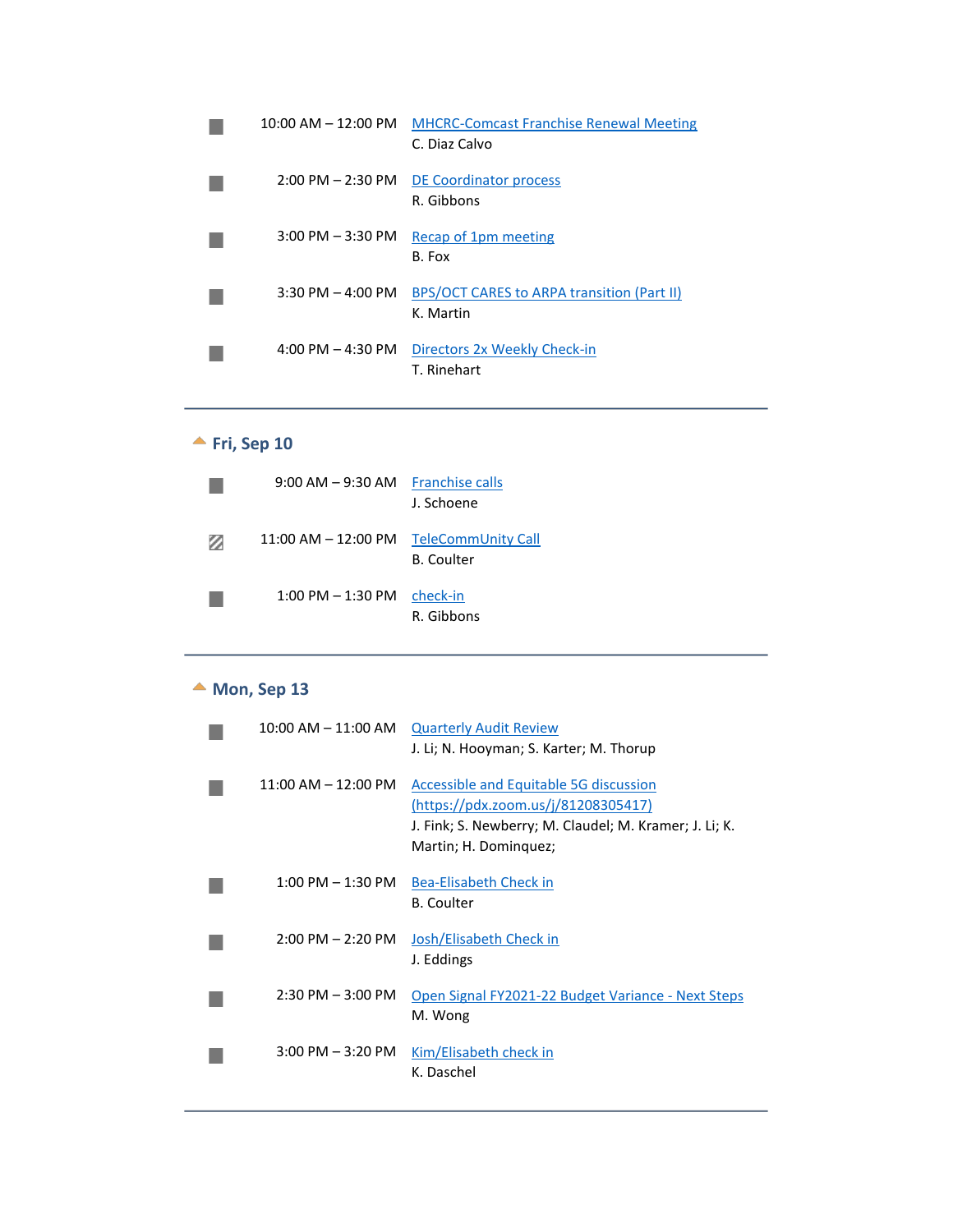# **Tue, Sep 14**

<span id="page-22-0"></span>

| $10:00$ AM $- 11:00$ AM             | <b>Pre-negotiation Meeting</b><br>B. Coulter            |
|-------------------------------------|---------------------------------------------------------|
| $11:30$ AM $- 12:00$ PM             | Mona/Elisabeth check-in<br>M. Schwartz                  |
| $1:00$ PM $-1:30$ PM                | <b>Buyspeed process</b><br>A. Lucas                     |
| $2:00 \text{ PM} - 2:30 \text{ PM}$ | <b>OCT Phone coverage</b><br>R. Gibbons                 |
| $2:30$ PM $-3:00$ PM                | <b>MHCRC Team Check-in</b><br>R. Gibbons                |
| $3:15$ PM $-3:30$ PM                | Elisabeth/Kevin call<br>K. Martin                       |
| $3:30$ PM $-4:00$ PM                | <b>Tom/ Elisabeth Quarterly Check-in</b><br>T. Rinehart |
| $4:00 \text{ PM} - 4:30 \text{ PM}$ | Directors 2x Weekly Check-in<br>T. Rinehart             |

# **Wed, Sep 15**

<span id="page-22-1"></span>

| $8:30$ AM $-9:30$ AM  | Rebecca-Elisabeth Check in<br>R. Gibbons                                                                                               |
|-----------------------|----------------------------------------------------------------------------------------------------------------------------------------|
| $9:30$ AM $-9:45$ AM  | <b>CenturyLink Audit check-in</b><br><b>B.</b> Coulter                                                                                 |
| 10:30 AM – 11:00 AM   | <b>OCT staff meeting</b><br>A. Miranda; M. Wong; J. Eddings; K. Daschel; R. Gibbons; J.<br>Li; R. DeBey; B. Coulter; L. Gonzalez Baird |
| $1:00$ PM $- 2:00$ PM | <b>Pre-negotiation Meeting</b><br>T. Robinson; G. Karish; B. Coulter; R. Nielsen                                                       |
| $3:00$ PM $-3:30$ PM  | Elisabeth/Kevin check-in<br>K. Martin                                                                                                  |
| $4:00$ PM $- 4:30$ PM | Onboarding<br>J. Eddings                                                                                                               |
| $4:15$ PM $-5:00$ PM  | <b>DIN/DEAP Planning Team meetings</b><br>R. Gibbons                                                                                   |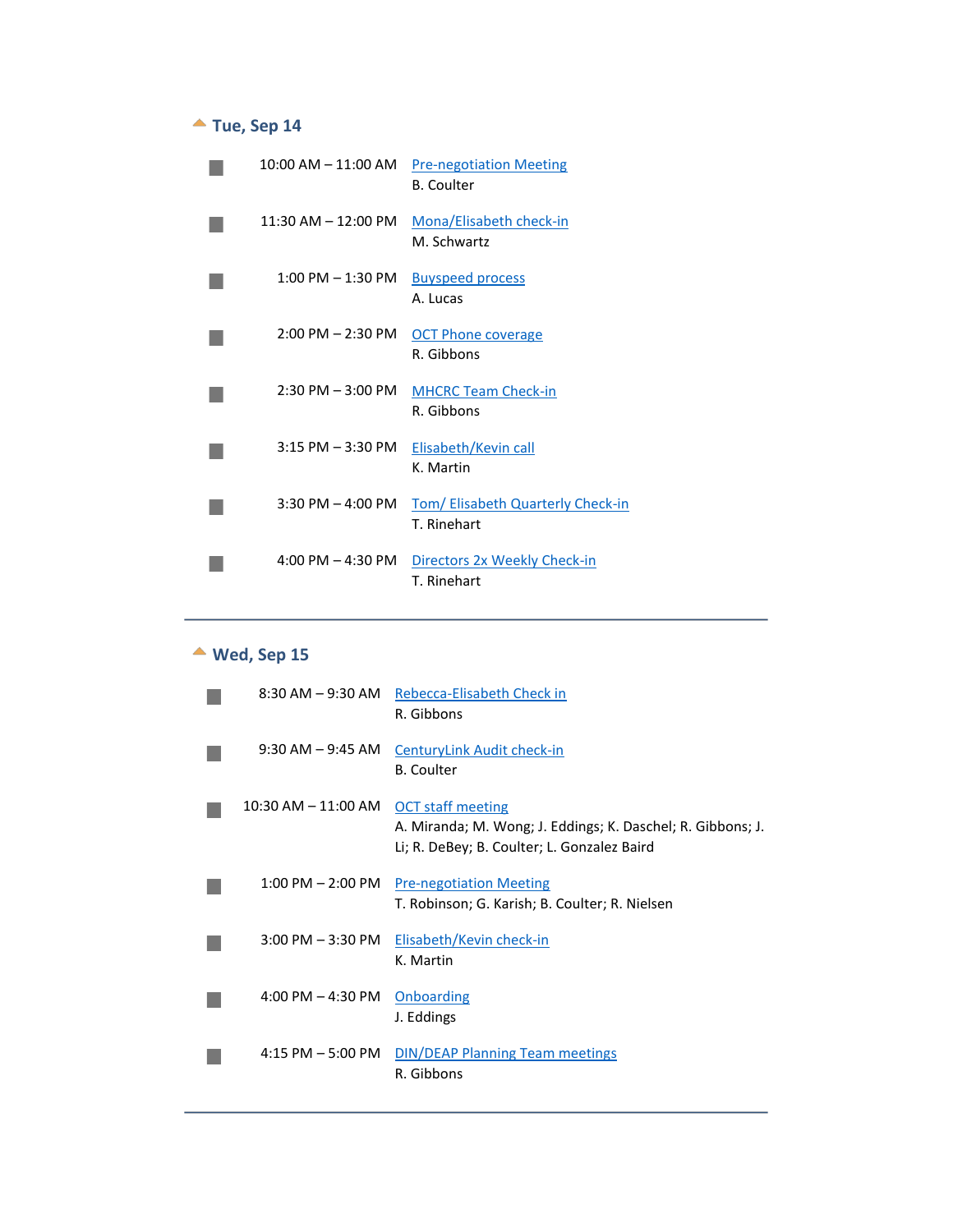# **Thu, Sep 16**

<span id="page-23-0"></span>

|                                                   | 8:30 AM - 9:00 AM Finance/Budget Check in<br>M. Wong; R. Gibbons                                                                                              |
|---------------------------------------------------|---------------------------------------------------------------------------------------------------------------------------------------------------------------|
|                                                   | 9:50 AM - 12:10 PM MHCRC-Comcast Sidebar Mtg.<br><b>B.</b> Coulter                                                                                            |
|                                                   | 10:00 AM - 12:00 PM MHCRC-Comcast Franchise Renewal<br>B. Coulter; T. Robinson; R. Nielsen; S. Acker, G. Karish; T.<br>Goodman; S. Holmes; K. Nord; K. Rivers |
|                                                   | 1:00 PM - 1:45 PM State Issue Sheet Discussion<br>R. Gibbons; B. Coulter; J. Eddings; A. Miranda                                                              |
| $2:00 \text{ PM} - 4:00 \text{ PM}$               | <b>Community Safety Workplan</b><br>M. Myers                                                                                                                  |
| $3:00 \text{ PM} - 3:45 \text{ PM}$ Code check in | J. Schoene; M. Haium                                                                                                                                          |
|                                                   | 4:00 PM - 4:30 PM Directors 2x Weekly Check-in<br>T. Rinehart                                                                                                 |

# **Fri, Sep 17**

<span id="page-23-1"></span>

| $9:30$ AM $- 10:00$ AM  | <b>MHCRC</b> meeting check-in<br>R. Gibbons                                                                                   |
|-------------------------|-------------------------------------------------------------------------------------------------------------------------------|
| $10:00$ AM $- 10:30$ AM | tentative BMP follow up<br>R. Gibbons; M. Wong                                                                                |
| $11:00$ AM $- 11:30$ AM | Melvin/Elisabeth Check in<br>M. Riddick                                                                                       |
| $11:30$ AM $-12:00$ PM  | <b>IAC New Member Briefing (9/17 at 2:30 pm EDT)</b><br>D. Cyrus                                                              |
| $1:00$ PM $-3:00$ PM    | <b>Small Cells in Portland</b><br>J. Isaac; J. Kramer                                                                         |
| $1:30$ PM $- 2:15$ PM   | MEET: Cmr. Rubio/Elisabeth Perez, Office for<br>Community Technology (OCT) Director, biweekly<br>(Mona)<br>Commissioner Rubio |

**Mon, Sep 20**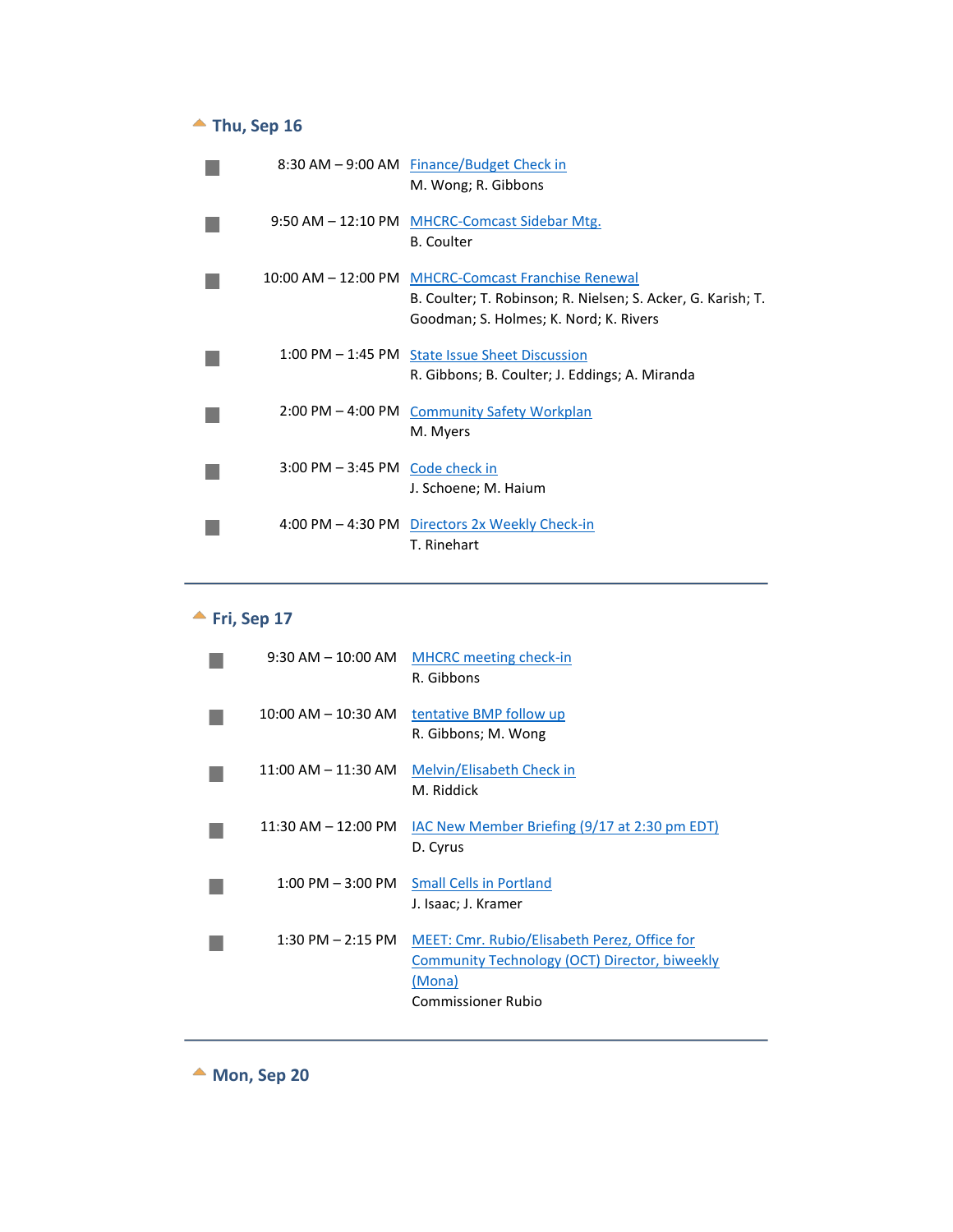|   | $9:00$ AM $-3:30$ PM                | UNID@S Cohort X - Orientation Retreat<br>L. Jaramillo; V. Mendoza; A.Solano; A. Carrera; J. Lam;<br>M. Potter; M. Delrio; E. Vazquez; A. Apodaca; M.<br>Solano-Molina; P. Sosa; L. Montero-Hainley; A. Rosen;<br>C. Tapia; A. Vilchis Ibarra; R. Andalon; G. Ayala; Nansil<br>(Hill Chamber) |
|---|-------------------------------------|----------------------------------------------------------------------------------------------------------------------------------------------------------------------------------------------------------------------------------------------------------------------------------------------|
| Ø | $6:20 \text{ PM} - 9:00 \text{ PM}$ | <b>MHCRC Meeting</b><br>R. Gibbons                                                                                                                                                                                                                                                           |

# **Tue, Sep 21**

<span id="page-24-0"></span>

|                                     | 7:00 AM - End of Day NATOA 2021 Annual Conference                                    |
|-------------------------------------|--------------------------------------------------------------------------------------|
| $9:00$ AM $-10:00$ AM               | <b>Team of Awesomeness</b><br>K. Simpson                                             |
| $10:00$ AM $- 10:30$ AM             | Mona/Elisabeth check-in<br>M. Schwartz                                               |
| $1:15$ PM $- 2:00$ PM               | Digital Equity: New Opportunities for Local Action<br>J. Barton; S. Stokes; K. Perry |
| $2:00 \text{ PM} - 2:30 \text{ PM}$ | <b>FUP Team Meeting</b><br>M. Riddick; K. Daschel; J. Eddings; J. Li                 |
| $4:00 \text{ PM} - 4:30 \text{ PM}$ | Directors 2x Weekly Check-in<br>T. Rinehart                                          |
| $4:15$ PM $-5:15$ PM                | NATOA conference panel- Digital Equity: New<br><b>Opportunities for Local Action</b> |

# <span id="page-24-1"></span>**Wed, Sep 22**

|  | All Day NATOA 2021 Annual Conference                            |
|--|-----------------------------------------------------------------|
|  | 4:15 PM - 5:00 PM DIN/DEAP Planning Team meetings<br>R. Gibbons |

# ▲ Thu, Sep 23



<span id="page-24-2"></span>9:00 AM - 2:00 PM NATOA Conference